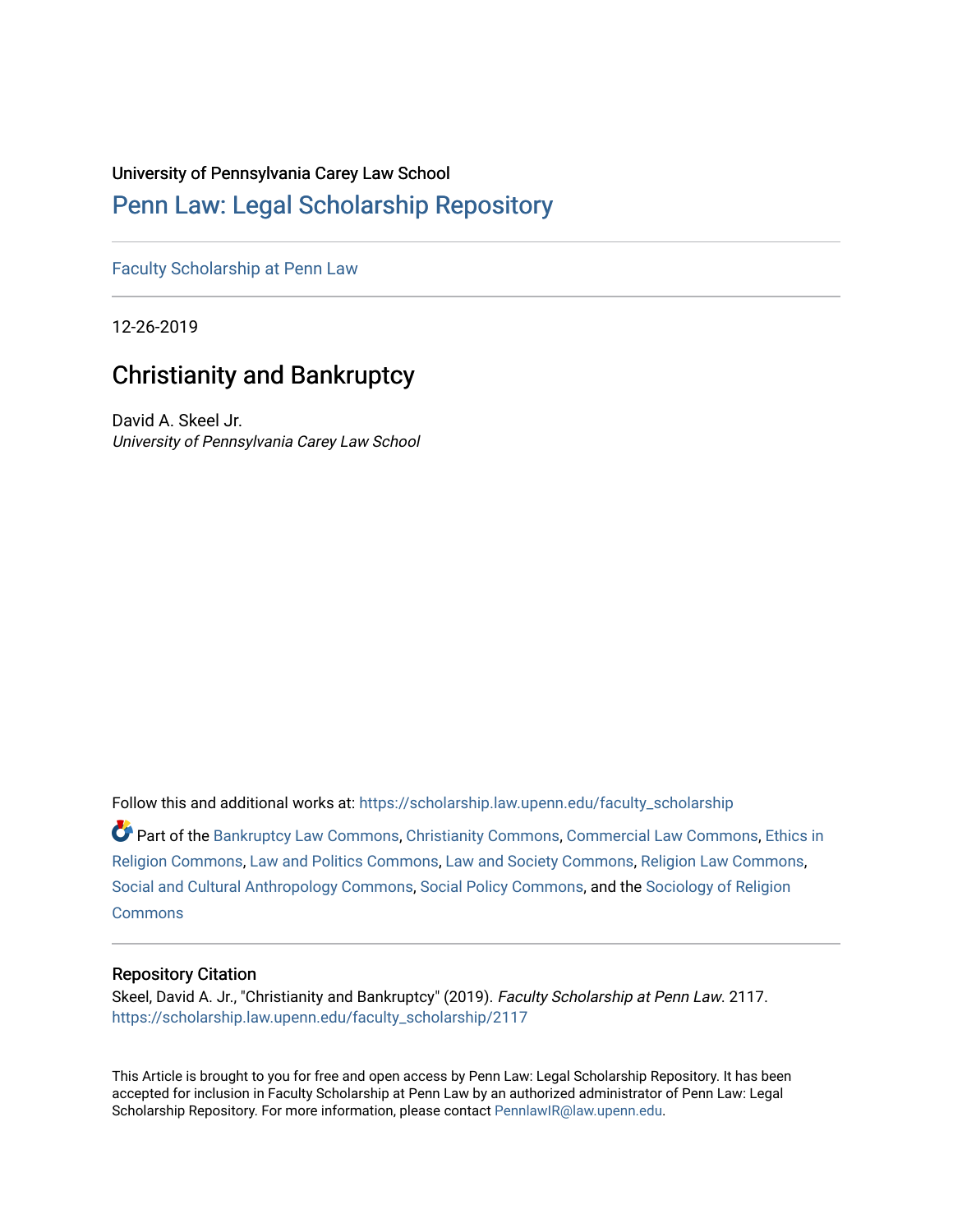### **Christianity and Bankruptcy**

#### David Skeel $<sup>1</sup>$  $<sup>1</sup>$  $<sup>1</sup>$ </sup>

The term "bankruptcy" is nowhere to be found in the Bible. It seems to have first emerged in the late sixteenth century, as a concoction of "banca" and "rotta," which together mean "broken bench."<sup>[2](#page-1-1)</sup> According to a common historical account, lenders in late medieval Italy set up benches in the market square—the equivalent of hanging out a shingle—and made their loans on their benches. If a lender defaulted, his bench was broken, thus preventing him from continuing to do business. Default ended his lending career.<sup>[3](#page-1-2)</sup>

Although these developments came long after Christ, debt and the consequences of default have always been with us. They are a major theme both in the Hebrew Bible and in the New Testament. In Israel, as in the ancient Near East generally, a debtor who defaulted on his obligations was often sold into slavery or servitude. Biblical law moderated the harshness of this system by prohibiting Israelites from charging interest on loans to one another, thus diminishing the risk of default, and by requiring that slaves be released after seven years of service. Jesus alluded to the lending laws at least once,  $4$  and he frequently used economic illustrations in his

<span id="page-1-0"></span><sup>&</sup>lt;sup>1</sup> S. Samuel Arsht Professor of Corporate Law, University of Pennsylvania Law School. Thanks to Daniel Crane, Sam Gregg, Jonathan Master, Jesse Schupack, Robert Thrasher, and Alvin Velazquez for helpful comments, and to Robert Thrasher for excellent research help.

<span id="page-1-1"></span><sup>2</sup> See, for example, Vern Countryman, "Bankruptcy and the Individual Debtor - And a Modest Proposal to Return to the Seventeenth Century," *Cath. U. L. Rev.* 32 (1982-1983), 809.

<span id="page-1-2"></span><sup>3</sup> Id.

<span id="page-1-3"></span><sup>&</sup>lt;sup>4</sup> In Luke 6:35, Jesus says "love your enemies, and do good, and lend, expecting nothing in return, and your reward will be great." All Bible quotations are from the Revised Standard Version.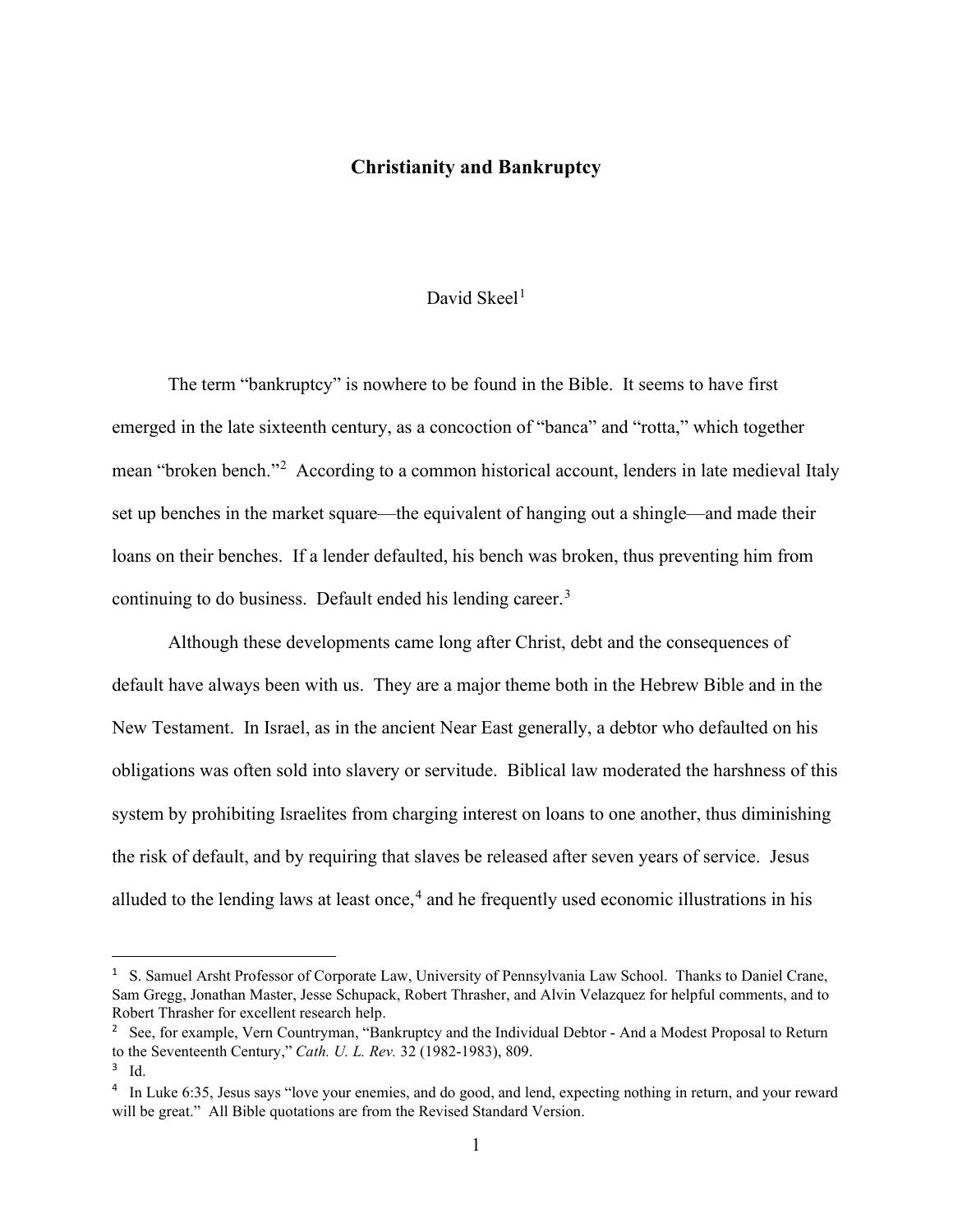teaching, linking forgiveness of sins to debt relief both in the Lord's Prayer and in one of his parables. [5](#page-2-0)

Banca rotta was neither the first word nor the last in the evolution of bankruptcy in the centuries after Christ. Under Roman law, a debtor who defaulted could be dismembered and his body parts delivered to creditors, although scholars are skeptical whether this punishment was ever seriously enforced.<sup>[6](#page-2-1)</sup> In the eighteenth and nineteenth centuries, debtors who defaulted on their obligations could be thrown into a debtors' prison, with release only when the debtor repaid his obligations. The risk of imprisonment for debt was very real.<sup>[7](#page-2-2)</sup> Robert Morris, one of the financers of the American Revolution, spent time in debtors' prison,<sup>[8](#page-2-3)</sup> as did Charles Dickens's father. Dickens's father's imprisonment in London's notorious Marshallsea prison inspired Dickens's novel *Little Dorrit*. [9](#page-2-4)

Although I will touch on these developments briefly, since they shed light on historical understandings of the biblical passages on debt and financial distress, I will focus in this chapter on modern bankruptcy law, especially American bankruptcy law. The past century has seen a significant expansion of personal bankruptcy law, the emergence of corporate bankruptcy, and most recently a debate over whether over-indebted countries should have access to bankruptcy relief. I will consider the extent to which each of these developments could be seen as reflecting Christian principles, and what a more fully Christian vision of bankruptcy law might look like.

<span id="page-2-0"></span><sup>&</sup>lt;sup>5</sup> Matthew 18: 21-35 (Parable of the Unforgiving Servant).

<span id="page-2-1"></span><sup>6</sup> See, for example, Alan N. Resnick and Henry J. Sommer, eds., *Collier on Bankruptcy*, 16th Ed., 20.01[1] (2009 update).

<span id="page-2-2"></span><sup>7</sup> The classic work is Bruce Mann, *Republic of Debtors: Bankruptcy in the Age of American Independence* (Cambridge: Harvard, 2002).

<span id="page-2-3"></span><sup>8</sup> Ibid., p. 100-102.

<span id="page-2-4"></span><sup>9</sup> Dickens's father's experience is recounted in the editor's introduction to *Little Dorrit*. Charles Dickens, *Little Dorrit* (Helen Small and Stephen Wall, eds.; New York: Penguin Classics, 2004)(1857).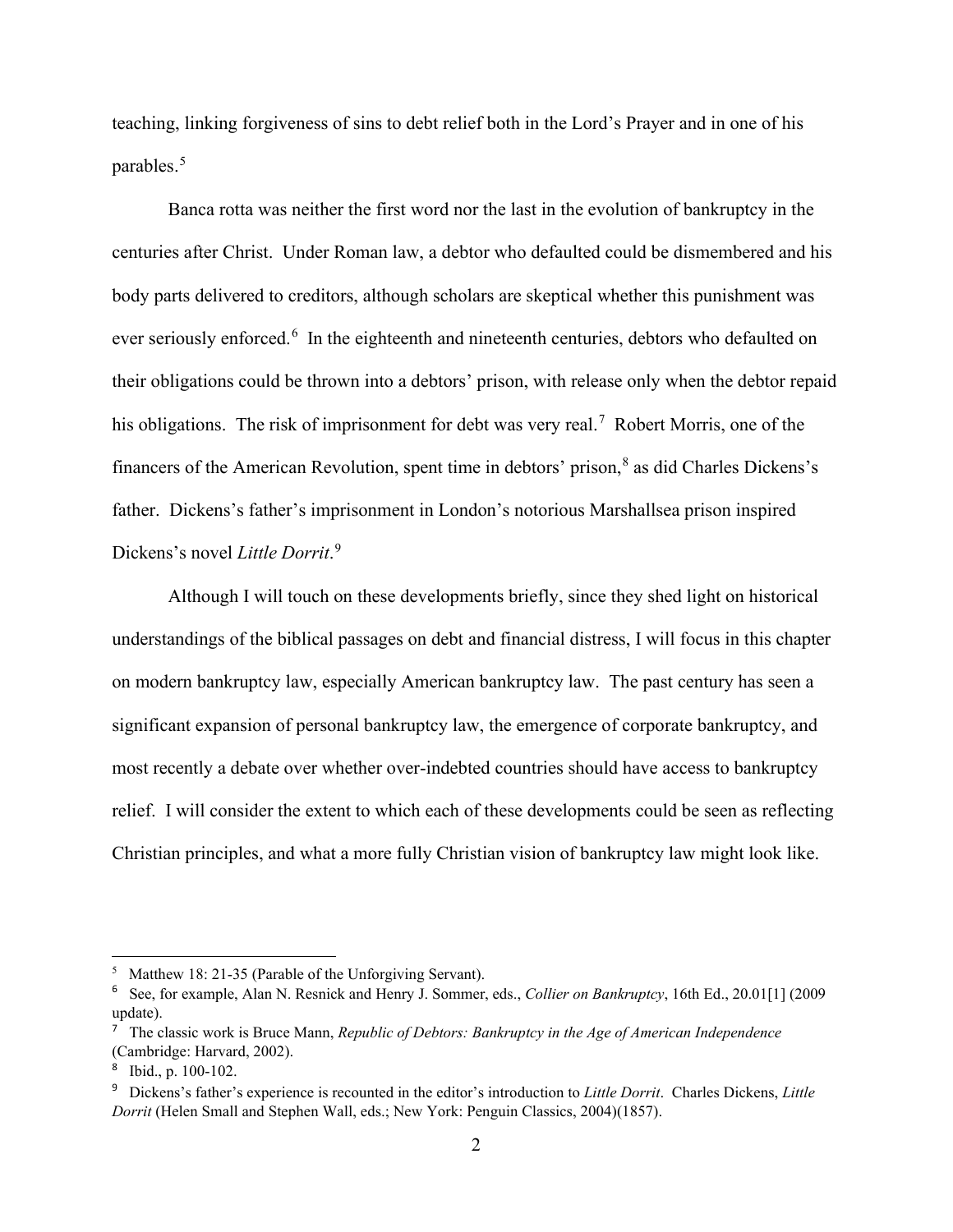#### **The Biblical Context**

Other than sex, almost no other feature of daily life figures so prominently in Scripture as debt. The Mosaic law, the prophets, the Psalms, Proverbs, and Jesus himself all devote considerable attention to lending and debt. Moses exhorts God's people to lend freely, and without charging interest, to a brother in need.<sup>[10](#page-3-0)</sup> Ezekiel includes two separate references to lending and debt in his description of righteous behavior: a righteous man "restores to the debtor his pledge" and "does not lend at interest or take any profit."<sup>[11](#page-3-1)</sup> Jesus refers to debt in the Lord's Prayer and in several of his parables.<sup>12</sup> Ever since Adam and Eve were expelled from Eden, debt and the consequences of default have been a familiar feature of economic life.

Nearly all of the Old Testament's debt passages either impose restrictions on its scope or call for adherence to those restrictions. The restrictions are important, and interpretations of their implications have shaped lending laws for centuries. But a crucial implication of the debt restrictions is too often neglected: the frequent reference to debt necessarily implies that debt is beneficial, despite its risks. Overall, debt must be good. If debt were always undesirable, the Mosaic law could simply have banished it. The law could have instructed God's people to make gifts to struggling members of their community, while forbidding any repayment obligation. But that's not what the law did, even within the community of God's people. The debt passages seem to envision that a righteous person will make interest-free loans to his struggling neighbor.

It is not hard to imagine why this might be so. The debtor might need funds today that she is likely to be capable of repaying later. Historically, farmers have often been in this

<span id="page-3-0"></span><sup>&</sup>lt;sup>10</sup> For example, Deuteronomy 15: 8-10; 23: 19-20. See also Nehemiah 5: 1-13 (condemning the nobles and officials for charging interest and urging loans without interest).

<span id="page-3-1"></span><sup>11</sup> Ezekiel 18: 7, 8.

<span id="page-3-2"></span><sup>12</sup> Matthew 6: 9-13 (Lord's Prayer).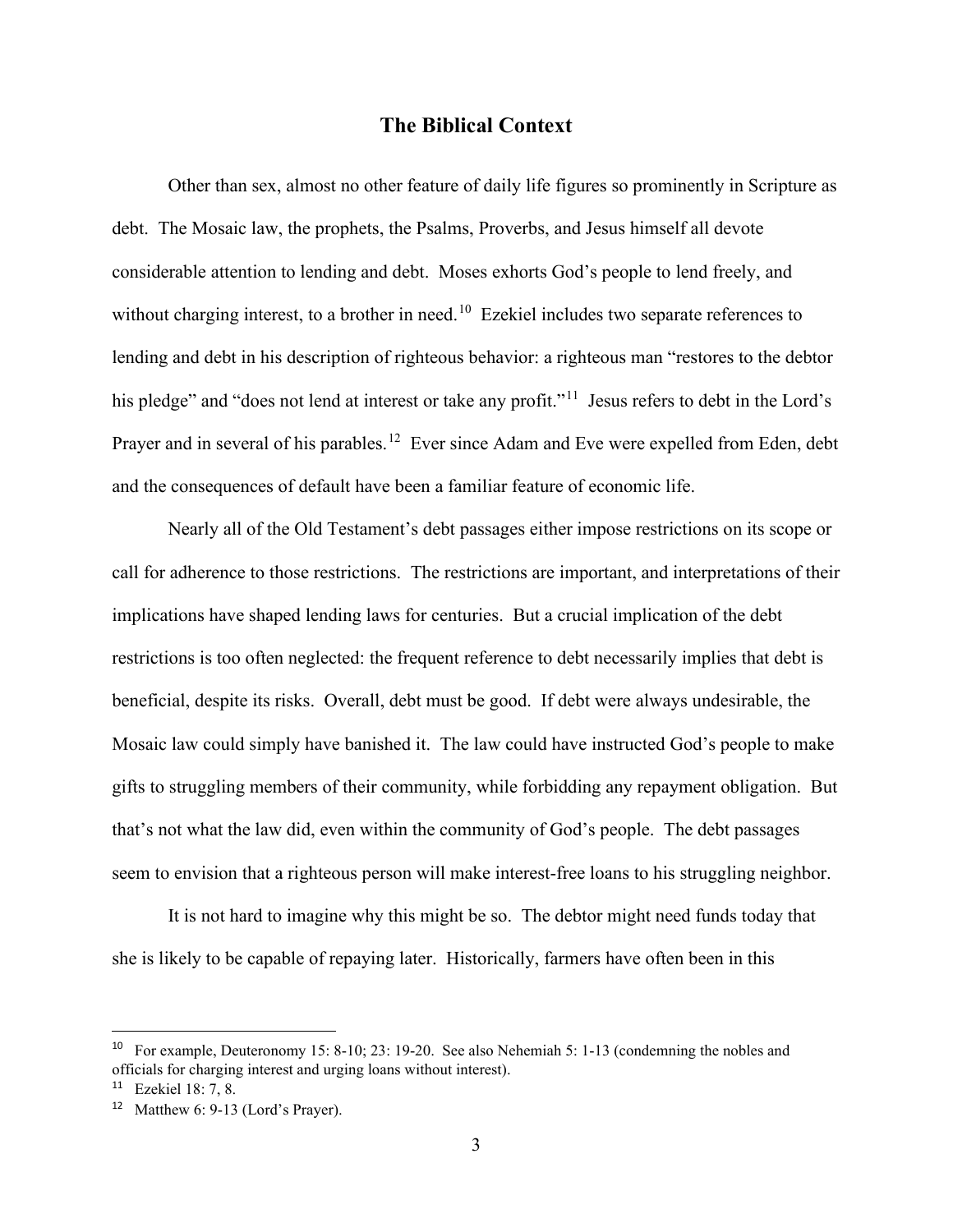position. They do not have sufficient funds to buy the necessary seeds, fertilizer and equipment at the outset of the growing period, but they expect to be able to repay the funds when the harvest comes in. If debt were not an option, a farmer who did not already have large amounts of funds, and who was unable to wheedle gifts from those around her, might be stranded. Loans are a very attractive alternative. Loans can ensure that the debtor has funds when she needs them and has a productive use for them, which is especially important if the debtor's business is volatile or seasonal. Debt thus gives the borrower access to funds at times when she has good use for them but would not be able to repay, and enables her to repay at a later time, or in increments that she is able to repay. Borrowing the money rather than relying solely on gifts may also be preferable from the perspective of the debtor's dignity.[13](#page-4-0)

In contrast to the benefits of debt, which it leaves implicit, the Bible is quite explicit about the risk of defaulting on one's obligations. In Israel, and in the ancient world generally, a debtor who was unable to repay what he owed might be forced into some form of indentured servitude—that is, slavery.<sup>[14](#page-4-1)</sup> Debt was like two other ubiquitous features both of the ancient and moderns worlds, sex and fire. Each is good in its proper domain, but dangerous if misused.

The most prominent Biblical constraint on lending transactions is the prohibition on charging interest.<sup>[15](#page-4-2)</sup> The anti-usury rule is referred to dozens of times in the Old Testament,<sup>[16](#page-4-3)</sup> and had a long, at times fraught, history in the centuries after the Biblical canon was complete. The prohibition on usury was construed in many Jewish communities as barring interest on loans

<span id="page-4-0"></span><sup>13</sup> For a popular book making this point, see Steve Corbett & Brian Fikkert, *When Helping Hurts: Alleviating Poverty Without Hurting the Poor. . . and Yourself* (Chicago: Moody Publishers, 2009).

<span id="page-4-1"></span><sup>14</sup> See, for example, Michael LeFebvre, "Theology and Economics in the Biblical Year of Jubilee," *Reformed Presbyterian Theological Journal*, 1.2 (Spring 2015), 13-32, at p. 20.

<span id="page-4-2"></span><sup>15</sup> For additional perspective on the treatment of usury in the Bible, see Stephen M. Bainbridge, *Christianity and Corporate Purpose*, this volume.

<span id="page-4-3"></span><sup>16</sup> See, for example, Exodus 22:25; Leviticus 25: 35-37; Deuteronomy 23: 19-20.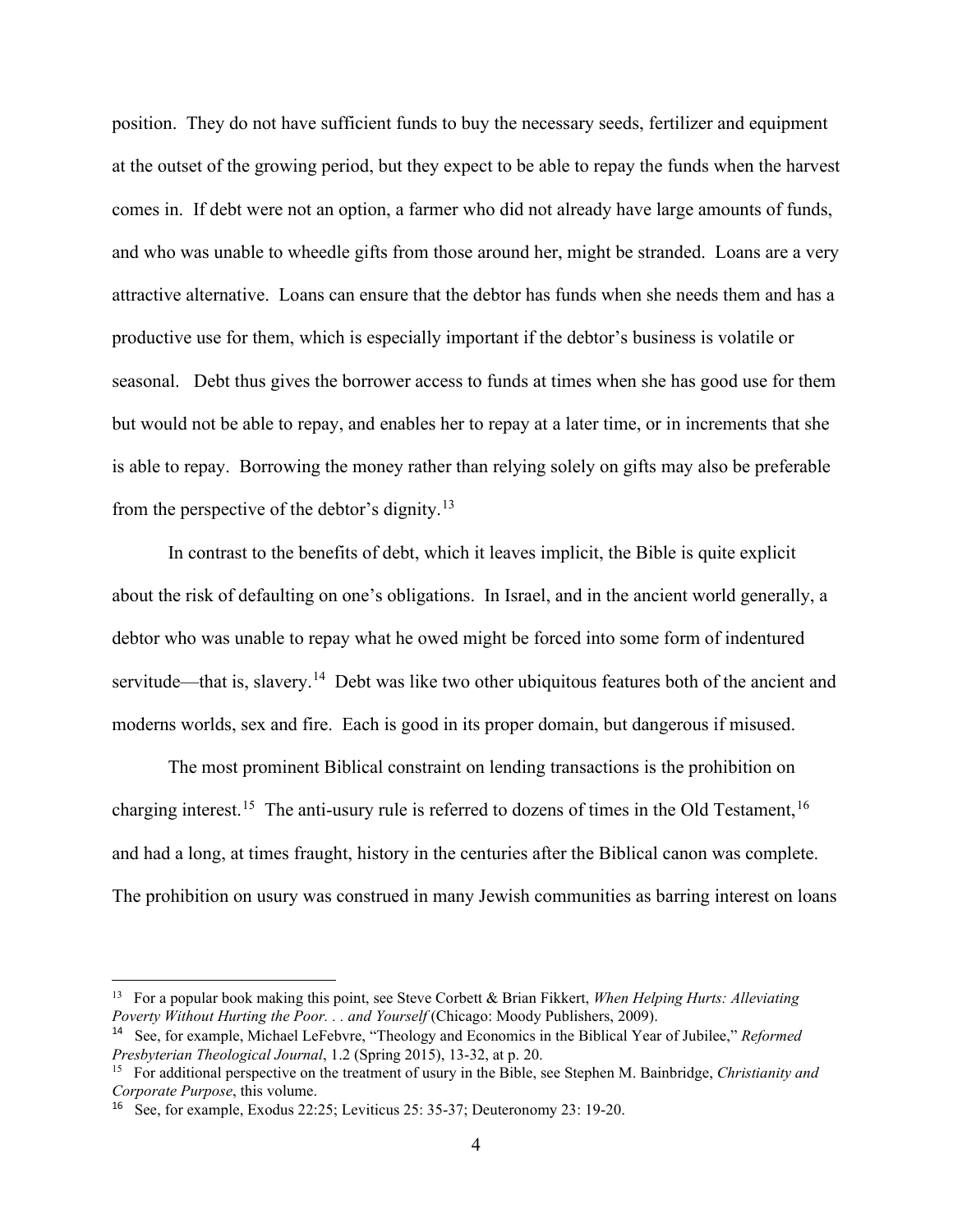to fellow Jews, but not on loans to outsiders.<sup>17</sup> In Catholic canon law, the distinction between appropriate compensation for a loan and usury underwent a long evolution.<sup>18</sup> Although usury prohibitions do not guarantee that debtors will never default on their loans, they make default less likely. Like strict restrictions on sexual intimacy or the use of fire, they mitigate risk. The most obvious objectives of the prohibition are preventing predatory lending, and reducing the burden of a debtor's repayment obligations. The most obvious cost of a strict prohibition is that lenders may be less willing to lend if they cannot ask for interest on the loan. This may be why the Biblical writers extol lenders who are willing to lend money without charging interest.<sup>[19](#page-5-2)</sup>

In addition to prohibiting usury, Biblical law restricted loan transactions in another important way. Biblical law limited the use of certain kinds of collateral for what we would now call secured loans. Even if the debtor agreed to pledge his grinding stone to the lender as security for repayment of a loan, the Bible prohibited this.<sup>20</sup> The Bible imposed a more nuanced restriction when a debtor pledged his cloak as collateral. Although lenders were allowed to take the cloak as collateral, they were required to give the cloak back to the debtor before sunset.<sup>[21](#page-5-4)</sup>

These limitations on the collateral a debtor could pledge are similar to what we now call "exemptions." Modern law often restricts the right of creditors to seize a debtor's house or the tools of her trade if the debtor defaults on her obligations, much as Biblical law prohibited the

<span id="page-5-0"></span><sup>&</sup>lt;sup>17</sup> Some theologians contend that it applied only to loans to the poor, not to ordinary business loans. See, for example, LeFebvre, pp. 23-24.

<span id="page-5-1"></span><sup>&</sup>lt;sup>18</sup> The classic modern study construed the church has having changed its theology of usury. John T. Noonan, Jr., *The Scholastic Analysis of Usury* (Cambridge: Harvard University Press, 1957). For an argument that the current theology is consistent with its antecedents. Brian M. McCall, *The Church and the Usurers: Unprofitable Lending for the Modern Economy* (Ave Maria, FL: Sapienza Press, 2013).

<span id="page-5-2"></span><sup>&</sup>lt;sup>19</sup> See, for example, Ezekiel 18:8.

<span id="page-5-3"></span><sup>20</sup> Deuteronomy 24:6.

<span id="page-5-4"></span><sup>21</sup> Exodus 22: 26-27.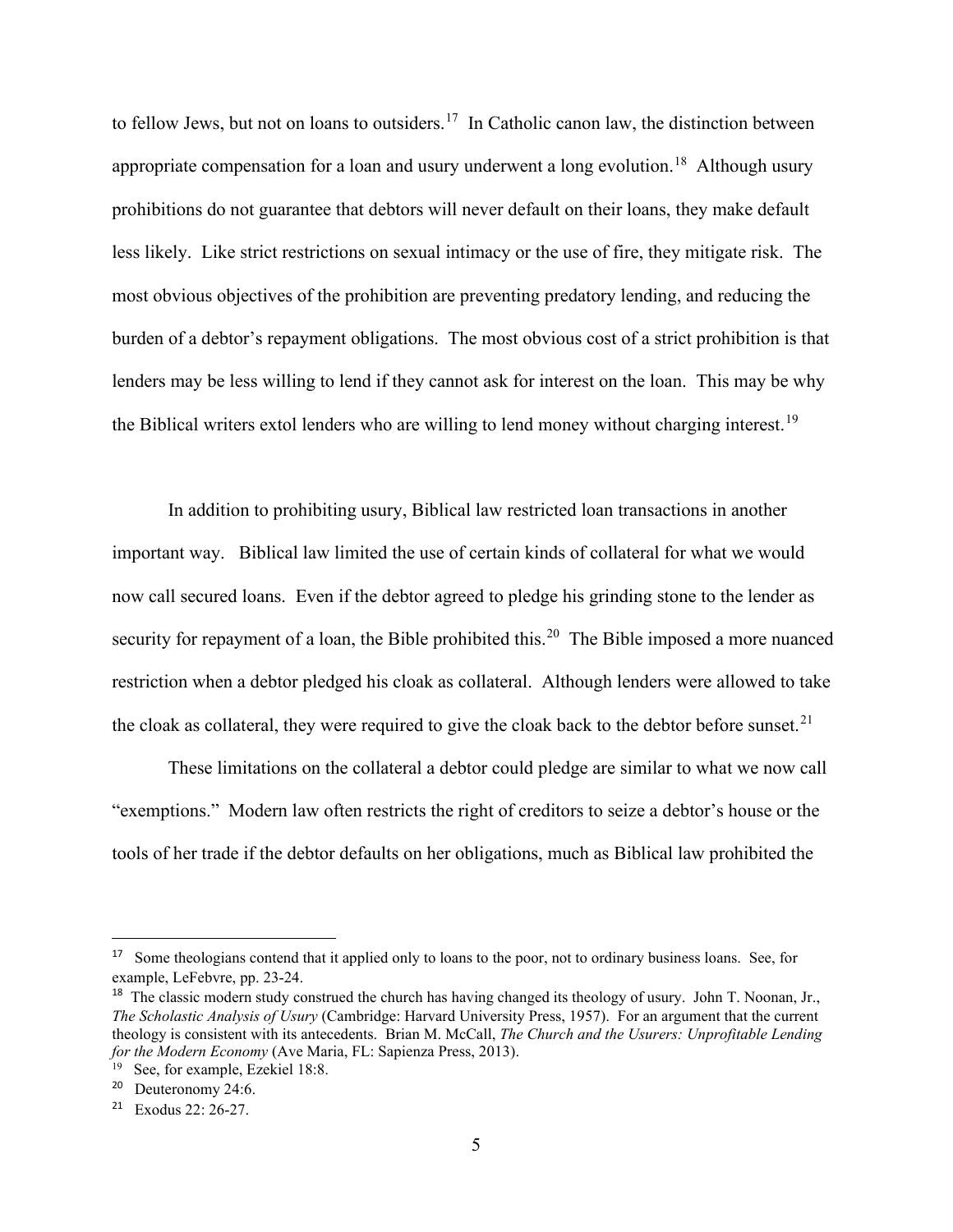pledge of a grindstone and required lenders to return the debtor's cloak at the end of each day.<sup>22</sup> These Biblical restrictions are both narrower and broader than exemptions in contemporary law. They cover only a limited number of assets, whereas the range of modern exemptions is broader. But the Biblical restrictions were absolute. Under modern American bankruptcy law, debtors generally are not prevented from pledging otherwise exempt assets; the assets are only exempt if they have not been pledged to a particular creditor.<sup>[23](#page-6-1)</sup>

The Biblical constraints on lending would have significantly reduced the risk of default. A debtor who does not need to pay interest on a loan, and whose grinding stone and cloak cannot be taken, is less likely to fall into financial distress than he would in the absence of these strictures. But default is still quite possible. If a debtor's crop was destroyed or his business suffered a setback, he might be unable to pay even a no-interest loan. Even if debt is restricted and every lender obeys these restrictions, some debtors will inevitably default.

Biblical law anticipates and responds to the consequences of default—which in the ancient world often meant slavery—with two sets of debt relief provisions. The first called for the release of a Jewish slave after he had served for seven years. Any obligations the debtor had incurred would be forgiven and the slave owner was required to set the slave free.<sup>24</sup> The fortyninth year brought an even more sweeping release. God's people were instructed to blow a trumpet after counting "seven weeks of years, seven times seven years," and to "proclaim liberty throughout all the land to all of its inhabitants" for the coming year.<sup>25</sup> For the Jubilee year, they

<span id="page-6-0"></span><sup>22</sup> For a similar point, see Paul B. Rasor, "Biblical Roots of Modern Consumer Credit Law," *J.L. & Relig.* 10 (1993) 157, 179-80. In the United States, debtors are permitted to choose either the exemptions provided by federal bankruptcy law, or the exemptions provided by the debtor's state of residence, although the state is permitted to require its debtors to use the state law exemptions. State exemptions vary considerably. These rather convoluted rules are set forth in section 522 of the Bankruptcy Code. 11 U.S.C. § 522.

<span id="page-6-1"></span><sup>&</sup>lt;sup>23</sup> See generally 11 U.S.C. § 522(f)(removing most judicial liens, but not liens arising from consensual pledges, from property to the extent of a debtor's exemption.

<span id="page-6-2"></span><sup>24</sup> Deuteronomy 15: 1-2.

<span id="page-6-3"></span><sup>&</sup>lt;sup>25</sup> Leviticus 25: 8, 10.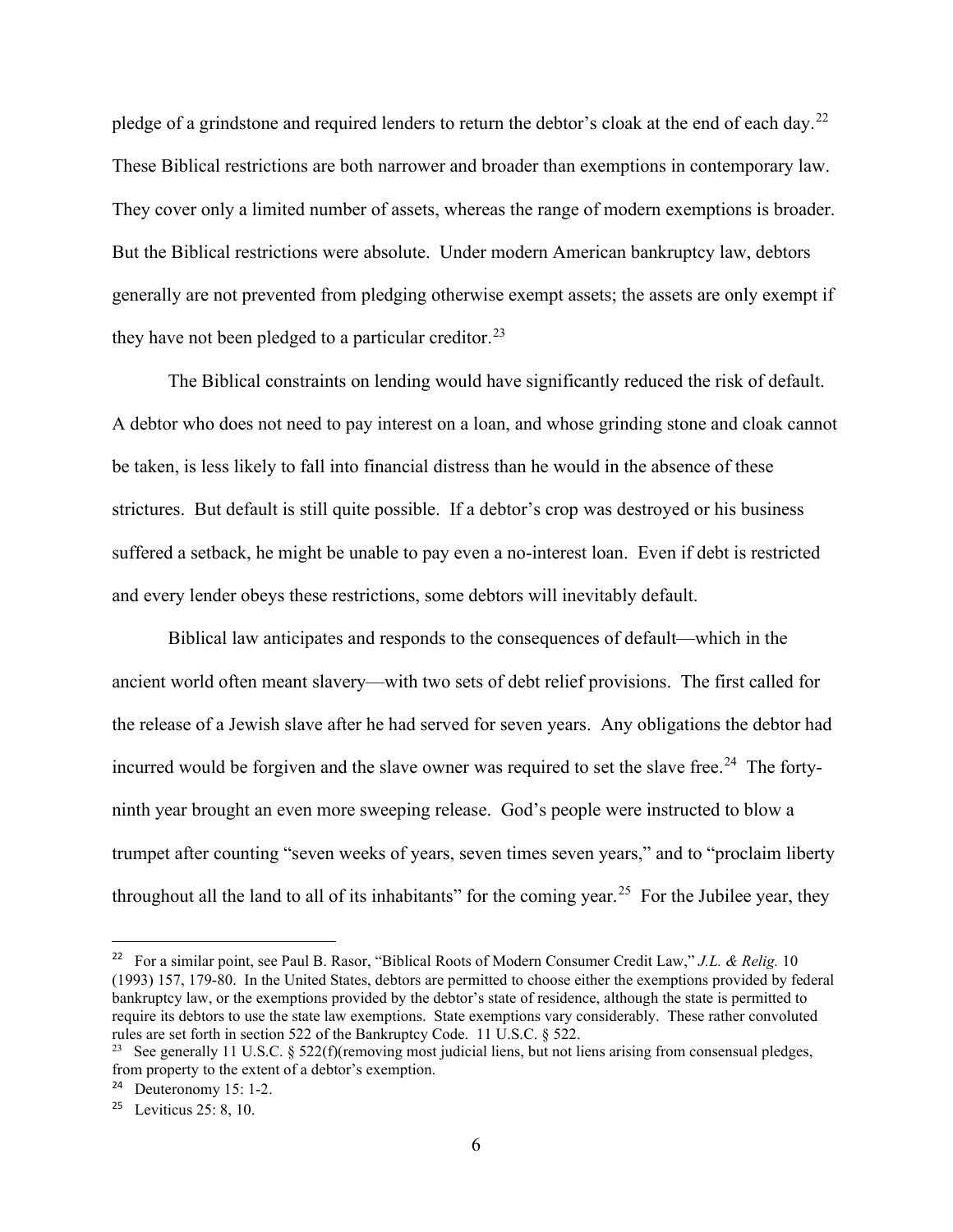were to leave their land fallow, to return to their family homestead, and to release every slave and financial obligation. Their debts were entirely erased.

The most striking feature of debt relief in the Hebrew Bible is that it is unconditional. The debt release contained a partial exception: a debtor who had sold himself or was sold into slavery for debt received his relief only after serving for seven years.<sup>[26](#page-7-0)</sup> But the release after seven years was unconditional, as was the release for ordinary debts and the release in the Jubilee.

One concern with generous access to debt relief is that it may reduce lenders' willingness to lend. The seven year release and Jubilee rules in the Hebrew Bible anticipate this effect. With the seven year release, Israelites are admonished not to stop lending to and otherwise helping poor fellow Israelites when the seven year release was near.<sup>27</sup> With land transactions, by contrast, the Jubilee instructions not only permit—they instruct--, and buyers and sellers to take the number of years until the Jubilee into account.<sup>[28](#page-7-2)</sup>

Modern bankruptcy laws often limit relief to debtors who especially need relief and are in some sense worthy of the assistance they receive. In American law, this inclination is captured in the statement, memorialized in an early twentieth century Supreme Court decision, that bankruptcy is intended for "honest but unfortunate" debtors.<sup>29</sup> Biblical law is not indifferent to the risk of debtor misbehavior. The Psalms describe a debtor who "borrows but does not pay back" as "wicked," [30](#page-7-4) and a debtor who shirks his financial obligations would be seen as violating two of the Ten Commandments, the prohibition against stealing and (because he had

<span id="page-7-0"></span><sup>26</sup> Deuteronomy 15: 12-13.

<span id="page-7-1"></span> $27$  Deuteronomy 15: 9-10.

<span id="page-7-2"></span><sup>28</sup> Leviticus 25: 15-16.

<span id="page-7-3"></span><sup>29</sup> Local Loan Co. v. Hunt, 292 U.S. 234, 244 (1934).

<span id="page-7-4"></span><sup>30</sup> Psalm 37:21.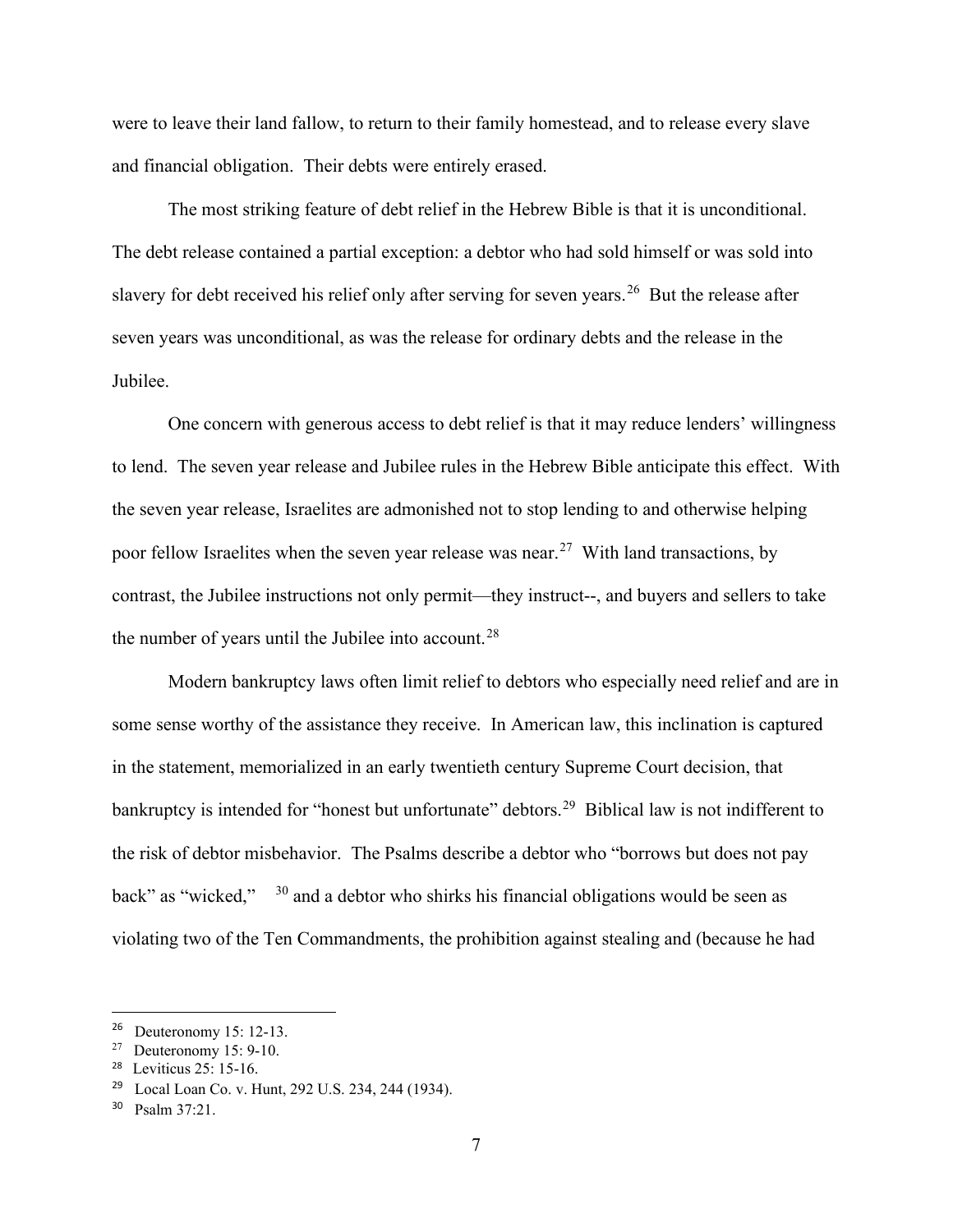promised by contract to repay) against false witness. These are serious offenses. But they are not the focus of the Biblical relief laws. Those laws do not distinguish between worthy and unworthy debtors; they call for forgiveness of everyone's debts.

Jesus devoted as much attention to debt and financial distress as the Hebrew Bible did. Indeed, debt figures even more prominently in his parables and other teachings than marital fidelity. In the Lord's Prayer, Jesus instructed his disciples to ask God to "forgive our debts, as we forgive our debtors."<sup>[31](#page-8-0)</sup> The importance of debt forgiveness recurs elsewhere in Jesus's teachings as well. In one parable, a servant who is unable to pay his obligations begs his master to give him more time to pay his debt; moved by the plea, the master agrees to forgive the debt altogether.<sup>32</sup> When the servant is asked by a fellow servant for more time to pay a much smaller debt, however, the first servant refuses, insisting that his own debtor pay everything he owes. The first servant is condemned for his lack of mercy, and in the parable the master rescinds his promise to forgive the servant's debts and throws him in prison.

Because Jesus is using debt to make a spiritual point about our need for forgiveness and about forgiving others, these passages need to be handled carefully in an essay about financial distress. They are not necessarily a blueprint for legislation, both because the economic implications are often secondary and Jesus is speaking primarily to his followers, not speaking directly about secular law. Yet it would be odd if these teachings had no relevance. Here and elsewhere, Jesus seems to imply that charging interest for a loan is legitimate.<sup>33</sup> Jesus also assumes that his hearers will understand debt and its potentially ruinous consequences. On multiple occasions, in several different contexts, he praises those who respond favorably to pleas

<span id="page-8-0"></span><sup>31</sup> Matthew: 6: 9-13.

<span id="page-8-1"></span>Matthew 18: 21-35.

<span id="page-8-2"></span>See, for example, Luke 19: 11-27 (interest on bank deposit in Parable of the Ten Minas).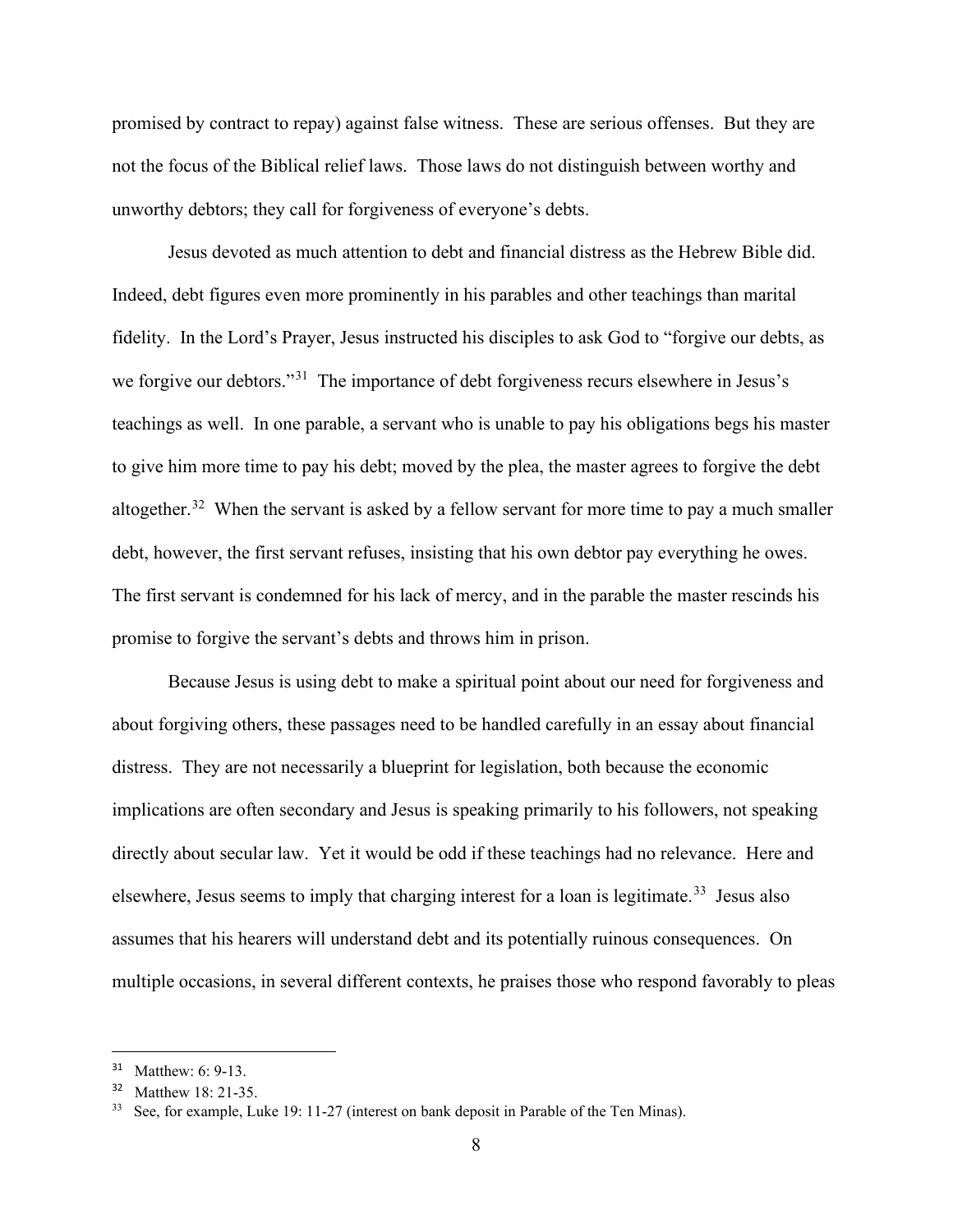for forgiveness of debt or condemns those who insist on strict adherence to the terms of a credit contract. This seems to have implications for a Christian understanding of financial distress.

## **An Essay Upon Projects: Of Bankrupts**

A famous signpost on the road to modern bankruptcy law was a political tract called *An Essay upon Projects* published in 1697 by Daniel DeFoe, who later wrote *Robinson Crusoe* and several other classic early English novels.<sup>[34](#page-9-0)</sup> In *An Essay upon Projects*, DeFoe, who was a Protestant dissenter from the established Anglican church, outlines a variety of proposals for social reform. In a chapter called "Of Bankrupts," DeFoe lamented that while most English laws were "temper'd with Mercy, Lenity, and Freedom," the bankruptcy law had "something in it of Barbarity."<sup>[35](#page-9-1)</sup> DeFoe proposed an alternative approach that would, he believed, leave both debtors and their creditors better off.

The English bankruptcy law of the time authorized creditors of a debtor to obtain a judgment if creditors failed to repay them. The debtor could be put in prison for the failure to satisfy the judgment, and while the debtor was in prison, the creditors were entitled to any money he earned, until the debts were repaid. DeFoe insisted that the law "tend[ed] wholly to the Destruction of the Debtor, and yet very little to the Advantage of the Creditor."<sup>36</sup> Although dishonest debtors might evade their creditors, he argued, the law gave honest debtors no incentive to work. They could not earn a living if they were locked up in prison, and any assets they obtained outside of prison could immediately be seized by creditors. This did not seem to

<span id="page-9-0"></span><sup>34</sup> Daniel DeFoe, *An Essay upon Projects* (Joyce D. Kennedy, Michael Seidel, and Maximillian E. Novak, eds.; New York: AMS Press, Inc., 1999)(1697).

<span id="page-9-1"></span><sup>35</sup> Ibid., p.75.

<span id="page-9-2"></span><sup>36</sup> Ibid*.*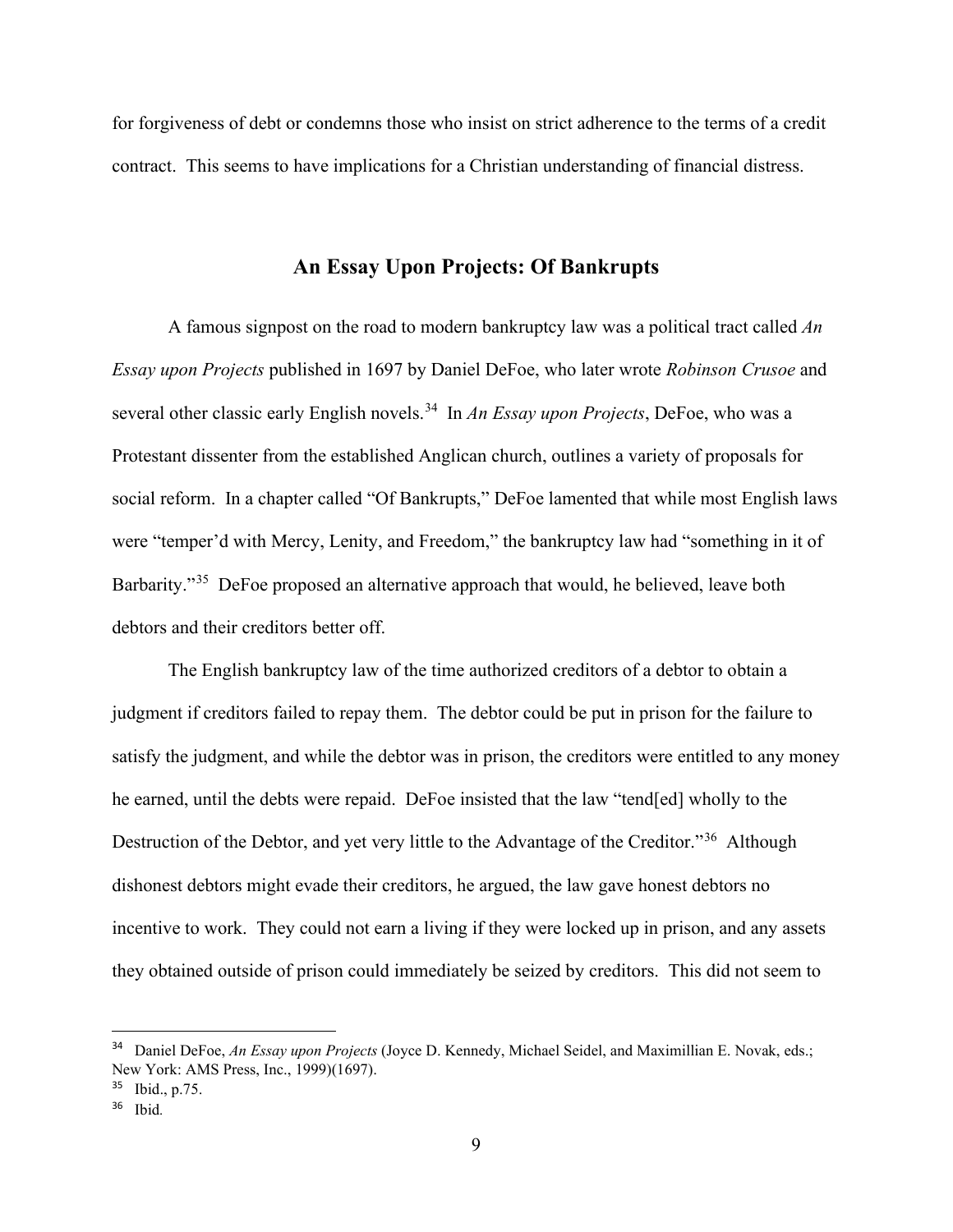be in anyone's interests, since it humiliated the debtor and did nothing to improve the creditors' prospects for recovery.

What was needed, according to DeFoe, was a law that would provide suitable treatment for four types of people, the "Honest Debtor," the "Knavish, Designing, or Idle, Extravagant Debtor," the "moderate Creditor," and the "Rigorous Severe Creditor." Under the framework that DeFoe proposed, the debtor would file a petition stating that:

 *[Y]our Petitioner being unable to carry on his Business, by reason of great Losses and Decay of Trade, and being ready and willing to make a full and entire discovery of his whole Estate, and to deliver up the same to your Honors upon Oath, as the Law directs for the satisfaction of his Creditors, and having to that purpose entred his Name in the Books of your Office … Your Petitioner humbly prays the Protection of this Honorable Court.*[37](#page-10-0)

The debtor would thus turn over all of his assets to the court. If the debtor made a "fair and just Surrender of all his Estate and Effects," Defoe goes on to suggest, 5% of the value of his assets would be returned to the debtor, and his obligations would be erased—"discharged," in bankruptcy parlance. <sup>[38](#page-10-1)</sup> The other 95% of the value of the debtor's assets would be "fairly and equally divided among the Creditors." If the debtor hid some of his assets from his creditors, by contrast, he would be punished with life in prison.

The author of "Of Bankrupts" was not exactly a dispassionate observer of the insolvency laws of the time. A few years earlier, DeFoe had been arrested for failing to pay debts he had incurred as a merchant, and he spent a short time in prison as a result. He took a keen interest in

<span id="page-10-0"></span><sup>37</sup> Ibid., p. 83 (italics removed).

<span id="page-10-1"></span> $38$  Ibid., p. 84.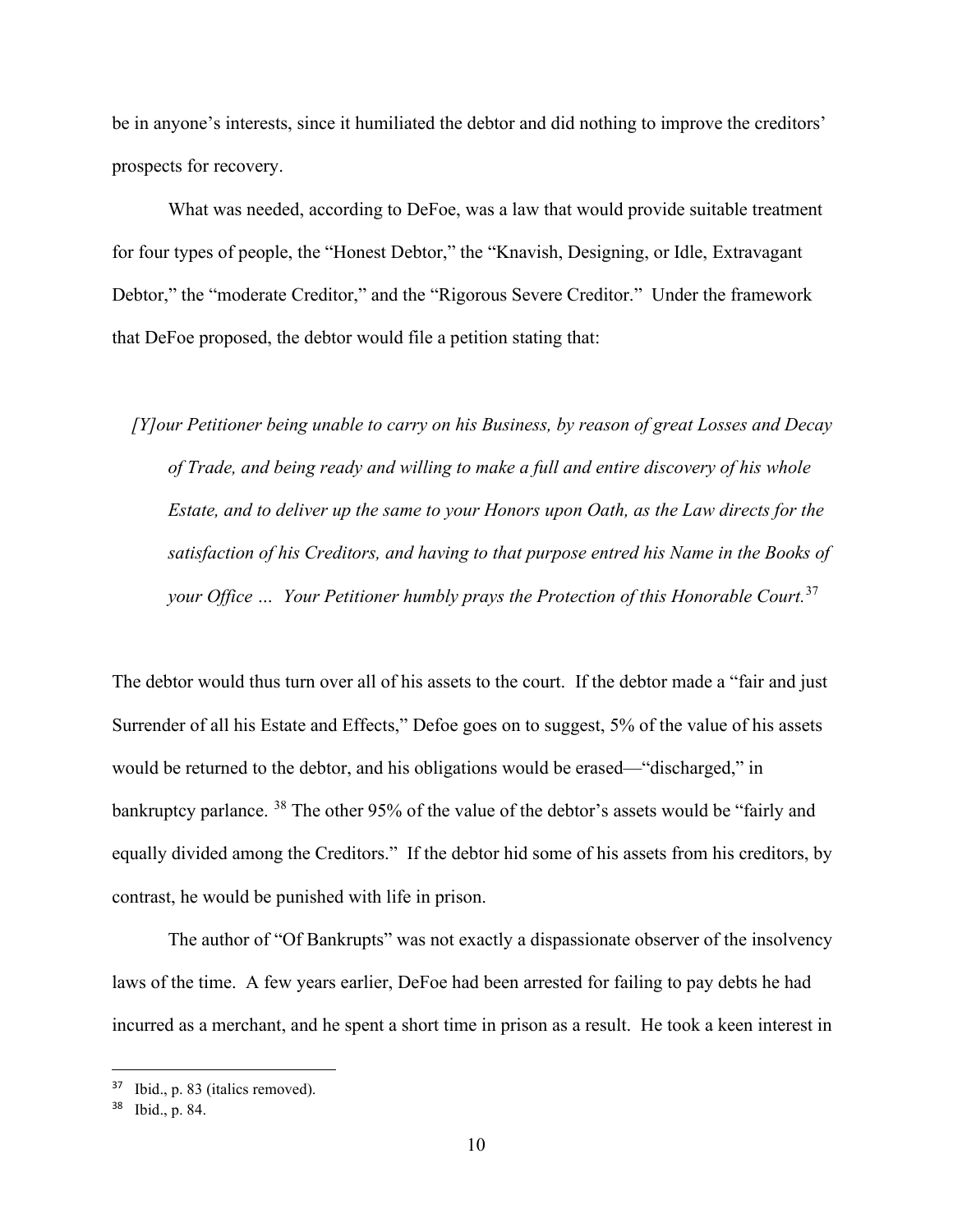the treatment of debtors throughout his life, and was in precarious financial straits at various points, in part because of his criticism of the established church.<sup>[39](#page-11-0)</sup>

In one respect, DeFoe's proposed bankruptcy law reflected the realities of his time. His reference to the "Decay of Trade" suffered by a debtor assumes that the debtor would be a merchant or trader, rather than an ordinary citizen. The insolvency laws of the time made the same assumption, and this would hold true for another two centuries. The earliest English (and the first American) bankruptcy laws applied only to merchants and traders. In other respects, however, DeFoe's framework called for a radically different conception of bankruptcy. In DeFoe's era, creditors were the ones who invoked the laws, not debtors, and a debtor's obligations were not discharged even if the debtor turned over all of his assets to the court. If the assets were not sufficient to pay the debtor's creditors in full, the debtor was still liable for the unpaid amount. DeFoe's proposal that the debtor himself file the petition, that he receive a 5% living stipend, and that his obligations be fully discharged if he turned over all of his assets to the court called for strikingly new approach to the regulation of financial distress.

Although many of the social reform proposals in *An Essay on Projects* are justifiably forgotten, DeFoe's bankruptcy proposal was remarkably prescient, at least from the long view of history. Less than a decade after DeFoe wrote the Essay, England enacted insolvency reforms that provided for a complete discharge of the debtor's obligations for the first time in England's history.<sup>[40](#page-11-1)</sup> Only creditors could invoke the law, but if they did, and the debtor's assets were turned over to the court, the debtor received a discharge. Truly voluntary bankruptcy—a bankruptcy law that the debtor could invoke—would not come for another century and a half.

<span id="page-11-0"></span><sup>39</sup> Ibid. p. xix-xx (editors' introduction).

<span id="page-11-1"></span><sup>&</sup>lt;sup>40</sup> A 1705 reform, the Statute of Anne, provided the first discharge. See, for example, Lawrence Shepard, "Personal Failures and the Bankruptcy Reform Act of 1978," *J.L. & Econ.* 27 (1984), 419, 421-22.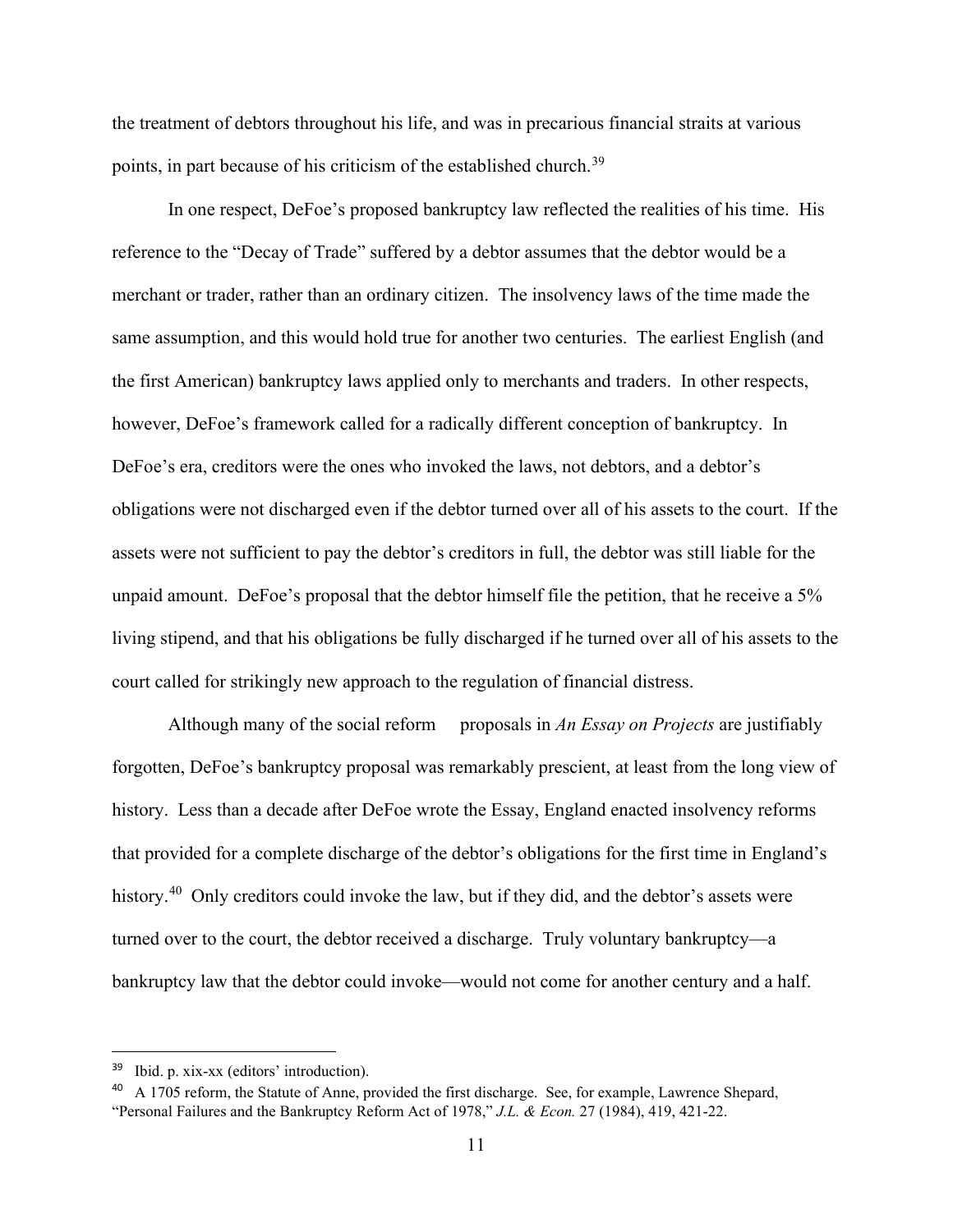After enacting a short-lived bankruptcy law based on then-current English law in 1800, American lawmakers passed the law permitting voluntary bankruptcy filings in  $1841<sup>41</sup>$  $1841<sup>41</sup>$  $1841<sup>41</sup>$  The Bankruptcy Act of 1841 was remarkably similar to the framework that DeFoe had proposed, although it was as short-lived as its predecessor.

### **Christianity and U.S. Bankruptcy Law**

The American approach to bankruptcy, which emerged in halting steps during the nineteenth century,  $42$  is closely linked to the concept of a "fresh start" for struggling debtors. Under American bankruptcy law, a debtor who is overwhelmed by her debts can file a bankruptcy petition, discharge all of her debts, and receive a fresh start. Although the debtor is required to turn over her property to the court, she is permitted to retain property that is defined as "exempt" in her state, such as tools of trade or some of the value of her house. For Protestant evangelicals especially, this narrative sounds as if it came straight from the pages of the New Testament. The Bible teaches that each of us is a sinner who has rebelled against God and is utterly hopeless on our own.<sup>43</sup> We are "dead in [our] trespasses and sins." Yet if we seek forgiveness in Christ, we are offered a categorical absolution from all of our past mistakes.<sup>[44](#page-12-3)</sup>

<span id="page-12-0"></span><sup>41</sup> See, for example, Charles Jordan Tabb, "The History of the Bankruptcy Laws in the United States," *Am. Bankr. Inst. L. Rev.* 3 (1995), 5, 17.

<span id="page-12-1"></span><sup>&</sup>lt;sup>42</sup> During this same period, states also began to abolish debtors' prisons, and the Thirteenth Amendment barred involuntary servitude for debt after the Civil War. Recent patterns of imprisonment for nonpayment of criminal fees and costs have been widely condemned as creating new debtors' prisons. For an excellent analysis of the history and current developments, see Christopher D. Hampson, "The New American Debtors' Prisons," *Am. J. Crim. L.* 44 (2016) 1.

<span id="page-12-2"></span><sup>43</sup> Ephesians 2: 1.

<span id="page-12-3"></span><sup>44</sup> An influential recent study of American bankruptcy law, one of whose authors is now a prominent politician, was entitled *As We Forgive Our Debtors*. Teresa A. Sullivan, Elizabeth Warren and Jay Lawrence Westbrook, *As We Forgive Our Debtors: Bankruptcy and Consumer Credit in America* (New York: Oxford University Press, 1989).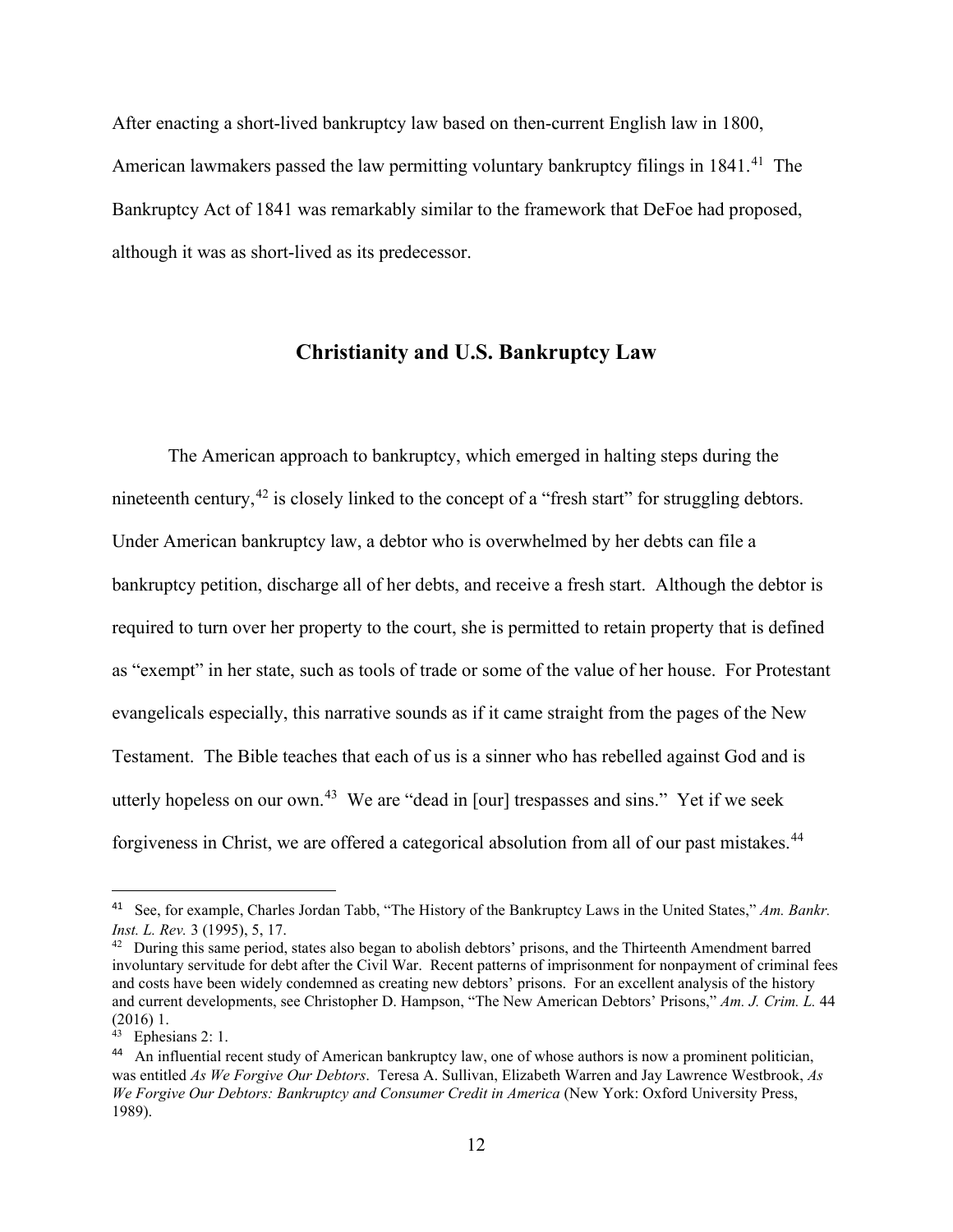Bankruptcy and the Christian story both promise a new beginning. One is temporal, the other spiritual, but the trajectory of the narratives is the same.

It is important to recognize how sharply the American fresh start differs from other countries' insolvency laws. Until very recently, many countries did not provide for a discharge at all. In countries that did offer a discharge for financially distressed debtors, the discharge often required the debtor first to make payments for a period of years, and it could be denied for misbehavior or a failure to pay.[45](#page-13-0) Even in England, the source of America's earliest insolvency regulation and the home of Daniel DeFoe, many debtors are not given a discharge.

America is of course known as far more religious, and far more Christian, than most other similarly developed nations. This, and the deep similarities between the bankruptcy fresh start and the Christian narrative, suggest an obvious hypothesis: perhaps Christian influence shaped the emergence of the fresh start principle in American bankruptcy. It did, but in much more subtle and complex fashion than the parallel narratives might seem to suggest.

Early on, many Christian pastors seem to have been more likely to preach about a debtor's moral obligation to repay his debts than to call for debt forgiveness.<sup>[46](#page-13-1)</sup> To be sure, attitudes toward debt were shifting during the eighteenth century. According to the leading historian of the bankruptcy and insolvency laws of this era, the widespread belief that financial obligations were an absolute moral obligation began giving way to broader acceptance of commercial life as entailing calculated risks.<sup>47</sup> The latter perspective—that risks were inevitable in commercial life—suggested that default was not necessarily a moral failure. But this view

<span id="page-13-0"></span><sup>&</sup>lt;sup>45</sup> For discussion of the European approach to consumer insolvency and bankruptcy law, , see, for example, Iain Ramsay, "Comparative Consumer Bankruptcy," *U. Ill. L. Rev.* 2007 (2007) 241, 250-51.

<span id="page-13-1"></span><sup>46</sup> Mann, *Republic of Debtors*, pp. 36-44 (recounting writings of Samuel Moody and Cotton Mather in the early eighteenth century);

<span id="page-13-2"></span><sup>47</sup> Ibid., p. 77.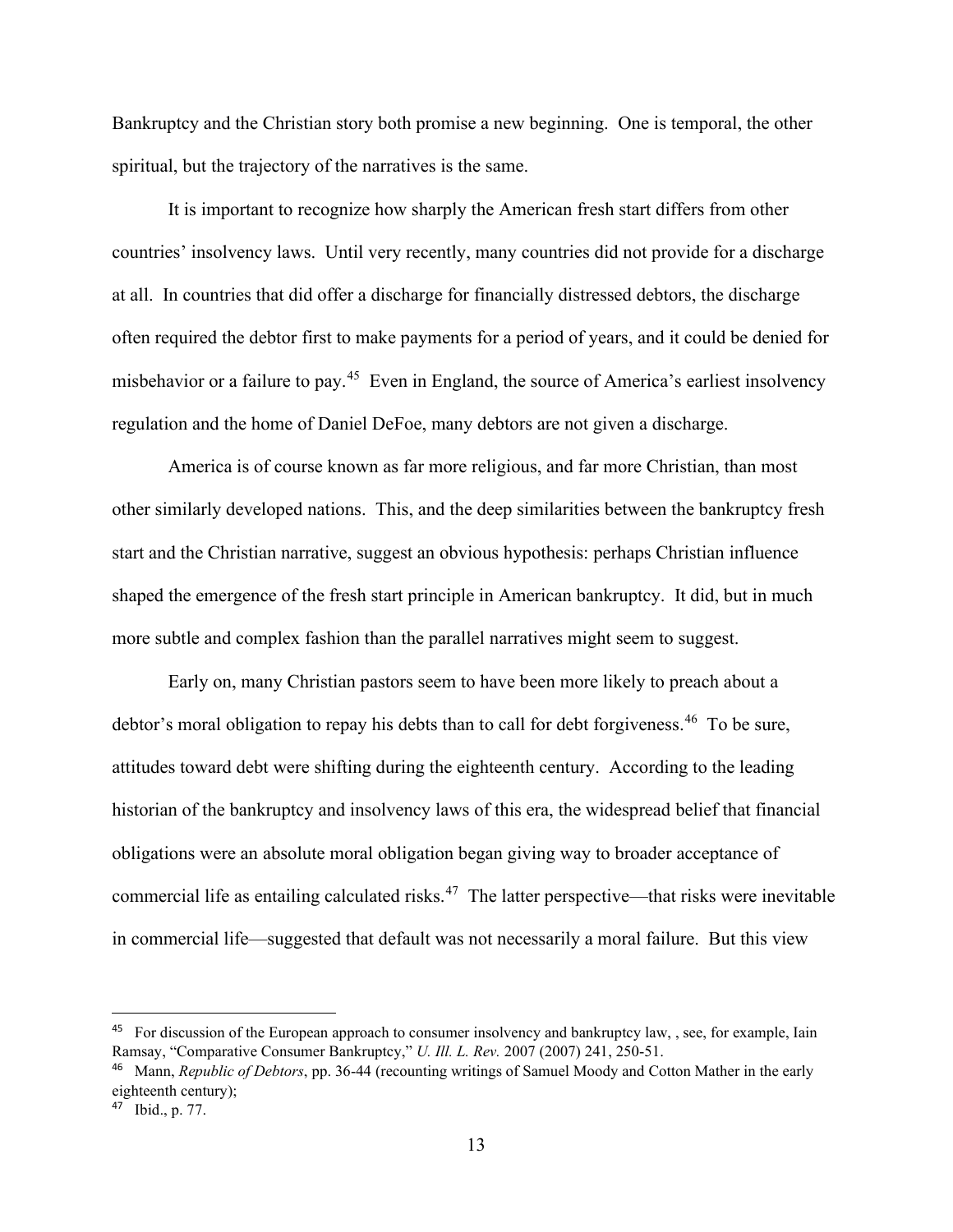was initially confined to commercial life. There does not seem to have been a Christian consensus that debtors who are overwhelmed by debt should be given a fresh start.

The next complexity is that explicit appeals to Christianity largely disappeared from the legislative debates over bankruptcy during the period when the fresh start concept emerged. Although legislators made occasional references to the Bible and more frequent claims about the morality or immorality of proposed bankruptcy legislation, there is little evidence of any effort to articulate a Christian perspective on the appropriate contours of bankruptcy law. Instead, the fresh start and American bankruptcy more generally emerged from a remarkable pas de deux between lawmakers in the Northeast, who saw bankruptcy as essential to the quest to create a commercial economy, and lawmakers in the South and West, who feared that creditors would use any federal bankruptcy law to displace farmers from their farms when the farmer had a bad crop or other misfortune. Throughout the nineteenth century, advocates for creditors were the ones who lobbied for a federal bankruptcy law and advocates for debtors the ones who resisted.<sup>[48](#page-14-0)</sup>

Despite the absence of overt links between Christianity and the American fresh start, Christianity seems to have played an indirect role. Evangelicalism was strongest in the South and West.<sup>49</sup> These were the regions that tended to oppose bankruptcy legislation, rather than to support it, which seems to call into question any link between Christianity and bankruptcy.<sup>50</sup> But this resistance had a profound effect on the terms of the laws that were enacted. In their effort to overcome opposition, bankruptcy advocates added the features we now associate with

<span id="page-14-0"></span><sup>48</sup> See, for example*,* David A. Skeel, Jr., *Debt's Dominion: A History of Bankruptcy Law in America* (Princeton: Princeton University Press, 2001), pp. 26-28.

<span id="page-14-1"></span> $49$  This is vividly evident in the map of the 1896 election, which featured the leading evangelical of the era, William Jennings Bryan, as Democratic nominee. Bryan won every Southern state and most of the West, but lost the Northeast and Midwest. The electoral map can be found at https://www.270towin.com/1896\_Election/.

<span id="page-14-2"></span><sup>50</sup> The advocates of "bimetallism"—basing the nation's currency on silver as well as gold—also tended to come from these regions. Inclusion of silver in the currency tended to devalue the dollar and make it easier to pay debts, and thus was itself a form of debt relief.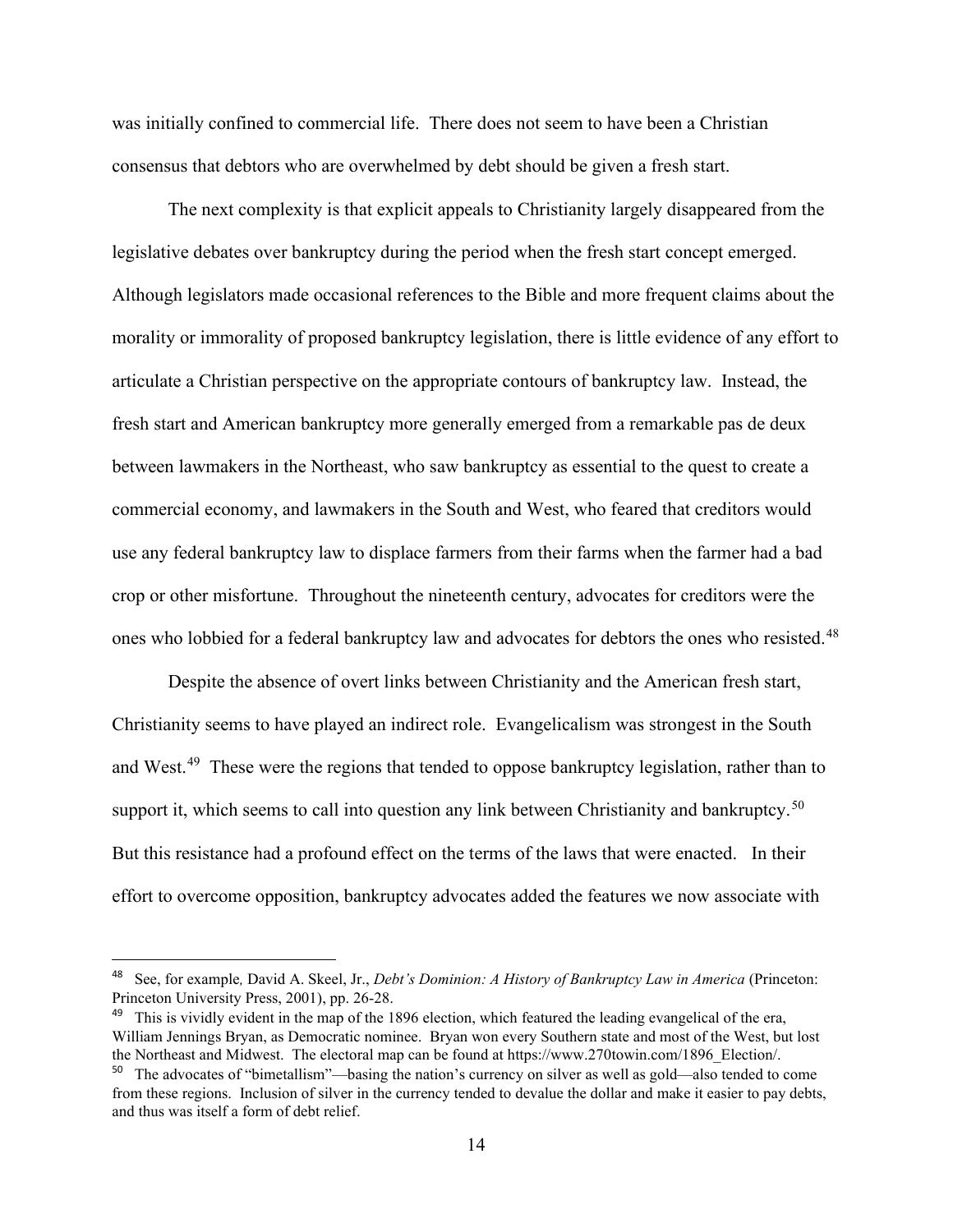the fresh start. They permitted debtors to file for bankruptcy voluntarily as of 1841, allowed them to exempt any property that would be exempt under state law in 1867, and made it more difficult for creditors to throw a debtor into bankruptcy involuntarily in  $1898$ <sup>[51](#page-15-0)</sup>

My claim that Christianity shaped the distinctive American approach to bankruptcy should not be pressed too strongly. My evidence comes from correlation rather than direct testimony by Christians calling for generous bankruptcy relief. Moreover, then as now, many Christians questioned the morality of bankruptcy, emphasizing the Biblical warning that the "wicked [person] borrows but does not pay back."<sup>52</sup> Although these complications are significant, the circumstantial evidence of Christian influence remains striking. And even if it could be shown that Christianity played no role at all, the framework that emerged is remarkably consistent with Christian principles.

Some might question—and some do—whether the American fresh start truly is consistent with the Biblical pattern of debt and relief from financial distress. I have already hinted at the long tradition of emphasizing the Biblical call to make good on our promises, financial and otherwise.[53](#page-15-2) The contention that bankruptcy is never appropriate still is widely held, including by some evangelical consumer finance experts. [54](#page-15-3) In my view, this position cannot easily be

<span id="page-15-0"></span><sup>51</sup> See, for example, Skeel, *Debt's Dominion*, pp. 24-43.

<span id="page-15-1"></span><sup>52</sup> Psalm 37: 21.

<span id="page-15-2"></span><sup>53</sup> In addition to Psalm 37: 21, Christian critics of bankruptcy also point to the command in Romans 13: 7 and 8 to "[p]ay to all what is owed to them" and "[o]we no one anything, except to love one another." See also 2 Kings 4 (Elisha miraculously provides oil to indebted widow, and tells her to sell the oil and use the proceeds to repay her debts, rather than calling for debt forgiveness).

<span id="page-15-3"></span><sup>54</sup> Larry Burkett, a leading evangelical financial counsellor, taught that using bankruptcy to "start afresh … reflects a lack of trust and a deceitful attitude," and is thus inherently sinful. Larry Burkett, *How to Manage Your Money* (Chicago: Moody Press, 1971), p. 27. Similarly, Howard Dayton says that Christians generally should not file for bankruptcy, and if there is no other realistic option, they should try to repay what they owe after bankruptcy. Howard Dayton, *Your Money Counts: The Biblical Guide to Earning, Spending, Saving, Investing, Giving, and Getting Out of Debt* (Carol Stream, IL: Tyndale House Publishers, 2011), pp. 44-45.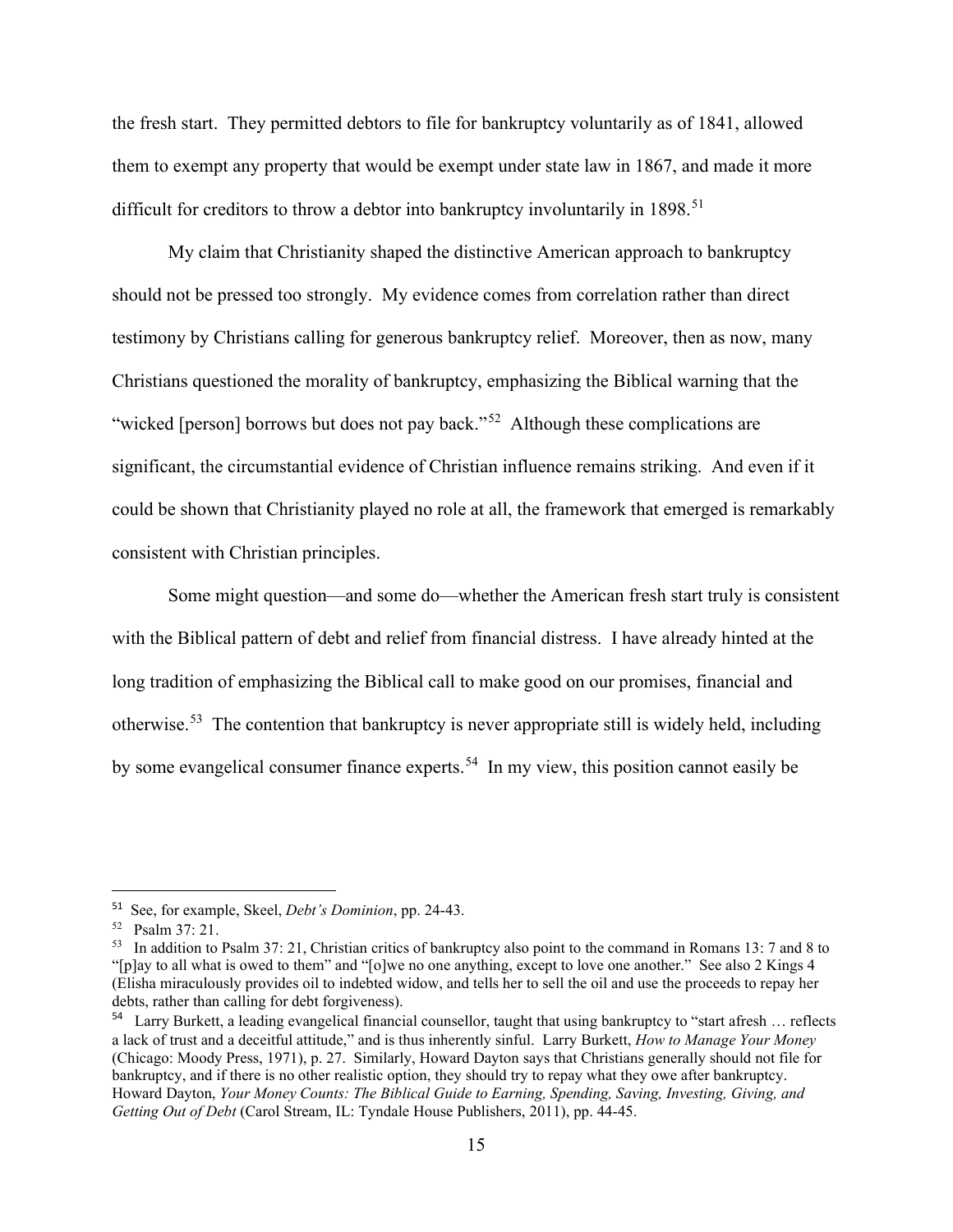reconciled with elaborate provision for debt relief in the Jubilee passages of the Hebrew Bible.<sup>55</sup> To be sure, the Jubilee was closely linked to Israel's unique relationship with the Promised Land, and thus looks quite different through the lens of the New Testament. But there is little reason to believe that Christ's fulfillment of the old covenant rendered Jubilee principles obsolete. To the contrary, Jesus called for creditors to forgive the debts of their financially overwhelmed debtors in several of his most familiar teachings.<sup>[56](#page-16-1)</sup>

These same teachings also call another potential objection into question. According to this objection, even if Jubilee principles are still relevant, the Jubilee did not give debtors the right to ask for relief, as American bankruptcy law does. The relief was available only because it was commanded at regular intervals. Once again, Jesus's teachings provide a perspective that looks remarkably like the American fresh start. Jesus condemned the ungrateful servant who asked for forbearance from his creditor—and master—while refusing to show mercy on the debtor who asked the ungrateful servant for relief.<sup>[57](#page-16-2)</sup> The parable suggests that it is appropriate for a debtor who is incapable of repaying his obligations to ask for relief.

Although American bankruptcy law is remarkably congruent with Christian principles,<sup>[58](#page-16-3)</sup> several of its features deviate in important respects. The first is a set of provisions, often referred to as "exceptions to the discharge," that forbid the debtor from erasing debts she incurred as a result of morally problematic behavior.<sup>59</sup> A century ago, debtors could not discharge debts for

<span id="page-16-0"></span><sup>55</sup> For a similar conclusion, see John R. Sutherland, "The Ethics of Bankruptcy: A Biblical Perspective," *Journal of Bus. Ethics* 7 (1988) 917-927. Sutherland bases his conclusions on the Hebrew Bible passages on debt, and for some reason does not give any consideration to New Testament teaching.

<span id="page-16-1"></span><sup>56</sup> See, e.g., Matthew 18: 21-35 (Parable of the Unforgiving Servant).

<span id="page-16-2"></span><sup>57</sup> Matthew 18: 35.

<span id="page-16-3"></span><sup>58</sup> Another, more technical feature of American bankruptcy law that accords with Christian principles is the debtor's right to choose whether to seek an immediate discharge (under Chapter 7) or to propose a three to five year payment plan (under Chapter 13). A debtor who is genuinely incapable of repaying can choose Chapter 7, whereas those who are able to pay some of what they owe can choose Chapter 13. The process is messier in practice, but the basic framework is quite defensible from a Christian perspective.

<span id="page-16-4"></span><sup>&</sup>lt;sup>59</sup> The exceptions to the discharge are found in section 523(a) of the Bankruptcy Code. 11 U.S.C. § 523(a).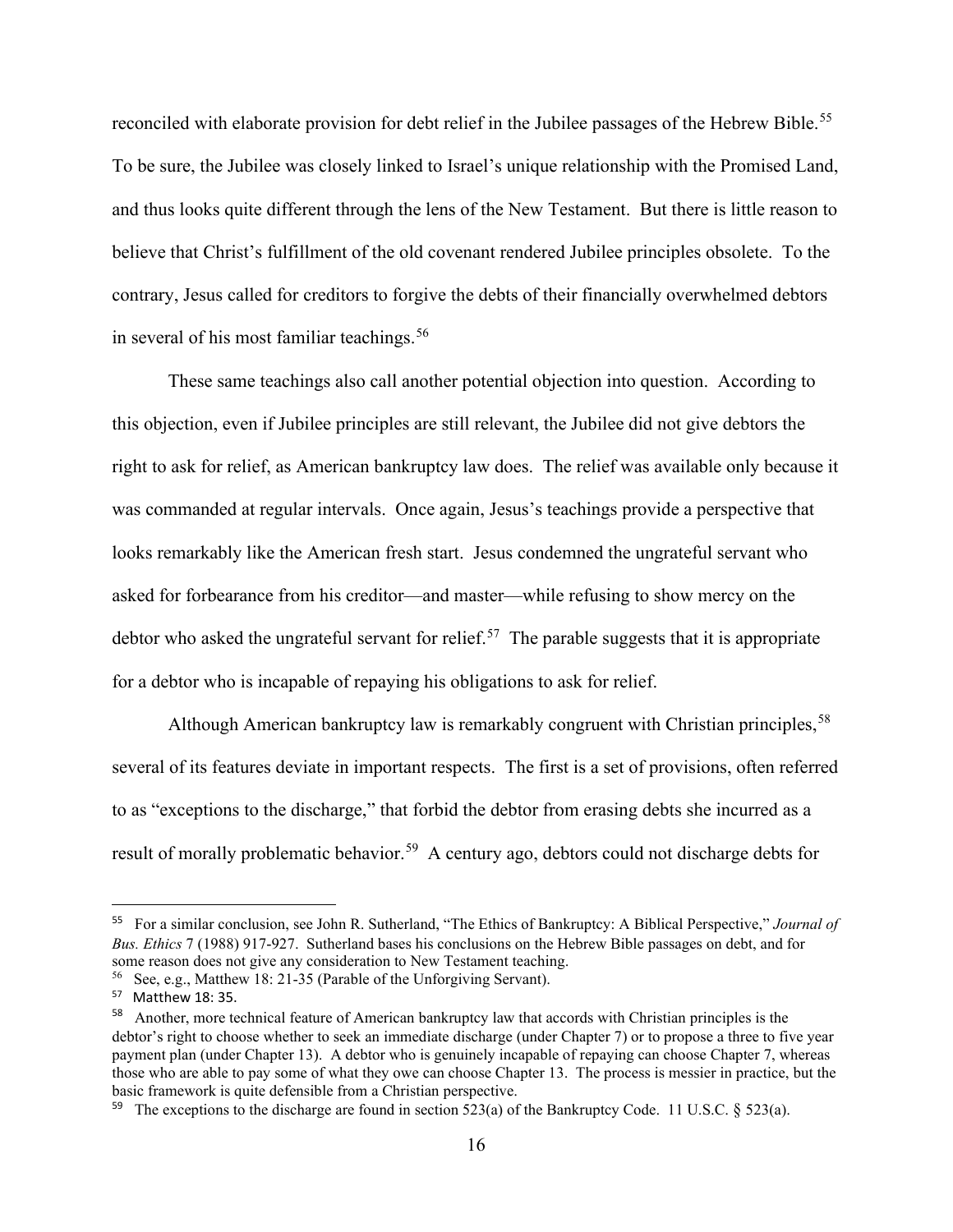"criminal conversation"—that era's delicate term for adultery.<sup>60</sup> In addition to debts that arise through fraud or willful and malicious injury to persons or property, which have long been excepted from the discharge, today's list includes damages caused by drunk driving.<sup>61</sup> The desire to punish these behaviors is understandable and in many cases justifiable. What is far less clear is whether prohibiting a debtor from discharging these debts is consistent with fresh start principles. In one respect it might be. If the prohibited behavior is evidence that the debtor has hidden assets or is otherwise capable of repaying what she owes, delaying or withholding the discharge is the right response. But why should the fresh start be withheld from debtors who are not hiding assets and who are not capable of repaying what they owe? By withholding the fresh start, American bankruptcy law conflates the penal role of the secular law with the fresh start that bankruptcy is meant to provide. A more consistent approach would be to put the debtor in jail or otherwise punish her misbehavior as warranted , but to permit her to discharge her debts in bankruptcy.

I need to acknowledge that I am calling into question, at least in a limited sense, a central theme of American bankruptcy law—that it is designed for the "honest but unfortunate debtor." The concern for a debtor's honesty is a legacy of early bankruptcy history. Making sure the debtor isn't hiding assets remains relevant today, although it is more difficult for a dishonest debtor to evade detection. Whether a debtor is "unfortunate" and fell into bankruptcy due to events beyond her control and did not act rashly or ill-advisedly, by contrast, , should not be the concern of bankruptcy law, at least from a Christian perspective. Jesus did not teach that only those who were essentially well-intentioned should be forgiven. To the contrary, he called

<span id="page-17-0"></span>See Tinker v. Colwell, 193 U.S. 473 (1904), which upheld the denial of the discharge of a \$50,000 judgment against the debtor for criminal conversation.

<span id="page-17-1"></span><sup>&</sup>lt;sup>61</sup> The drunk driving exception is section 523(a)(9). 11 U.S.C. § 523(a)(9).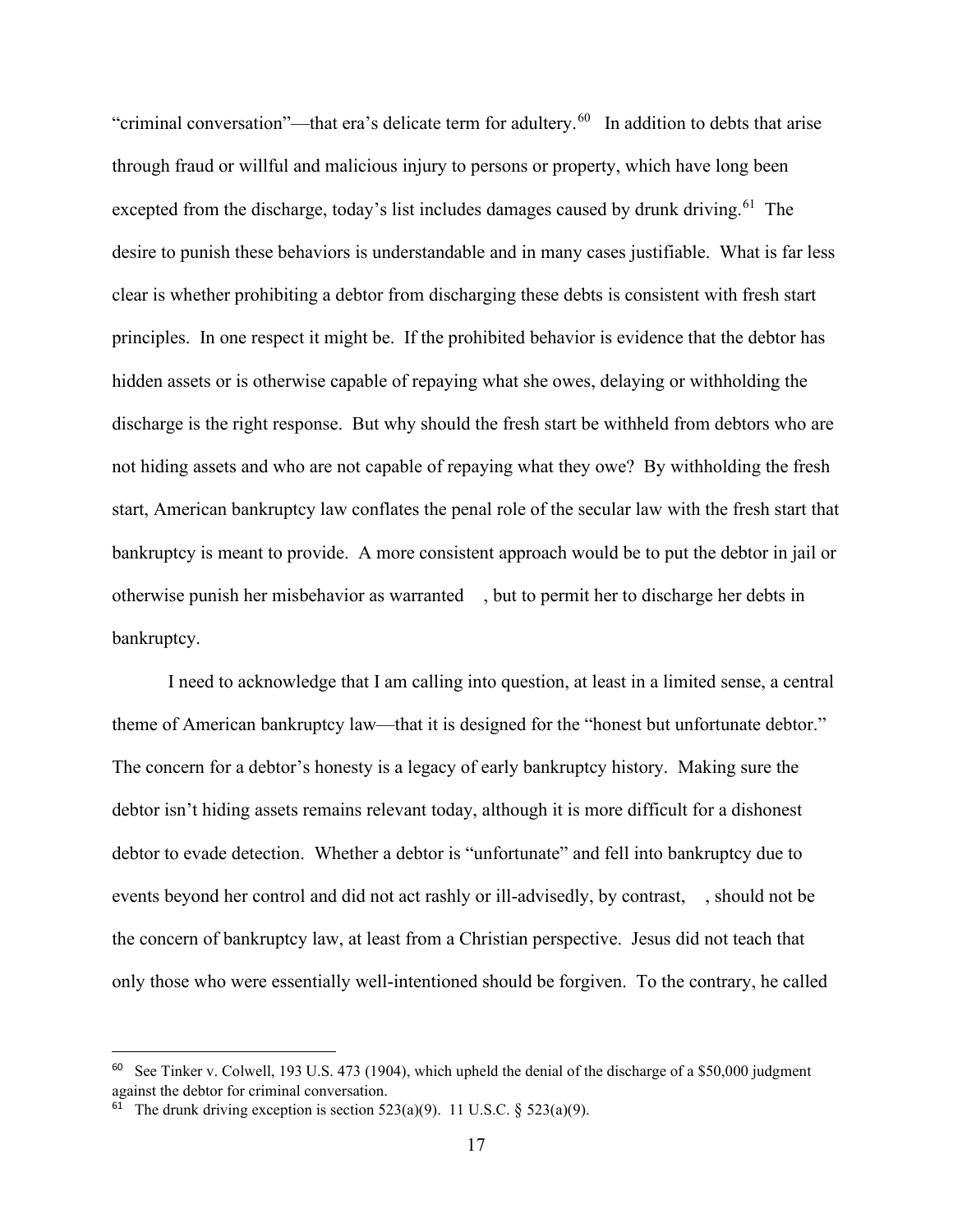for forgiveness—and offers forgiveness—for everyone who earnestly repents. This principle also seems relevant to bankruptcy.<sup>[62](#page-18-0)</sup>

I do not mean to suggest that Christian teachings on debt should simply be incorporated into secular bankruptcy law. Jesus teachings on these issues are intended primarily for interactions among his followers. But the logic translates to secular bankruptcy law in this context. If a debtor is trying to manipulate the bankruptcy process—and is acting in bad faith she should not be given the bankruptcy fresh start. But if she is acting in good faith, her need for a fresh start may be as great if her obligations are problematic as it would be if the obligations were less problematic.

The nature of forgiveness brings us to a second shortcoming of the American bankruptcy system. Nowhere does American bankruptcy law provide an opening for debtors to apologize and seek the forgiveness of their creditors. In Jesus's teachings centered on relief from debt, debtors seek the forbearance or forgiveness of their creditors. In the parable of the Ungrateful Servant, for instance, the ungrateful servant and his debtor each beg for more time to repay what they owe, and the Lord's Prayer uses terms that translate either as debt forgiveness or forgiveness of sin. These teachings suggest that repentance is the essential prerequisite for forgiveness. Once again, their logic seems relevant to bankruptcy. To be sure, they do not translate neatly into the context of secular bankruptcy law. The debtors in Jesus's teachings usually have one main creditor, and the creditor is an individual lender. Contemporary debtors may have numerous creditors, many of which are institutions such as credit card companies that the debtor has never dealt with face-to-face. Yet even if the debtor apologizes to a representative

<span id="page-18-0"></span><sup>62</sup> Bill Stuntz made a similar argument some years ago, describing bankruptcy as a "form of legal amnesty." William J. Stuntz, "Law and the Christian Story," *First Things* (Dec. 1997), pp. 1, 2.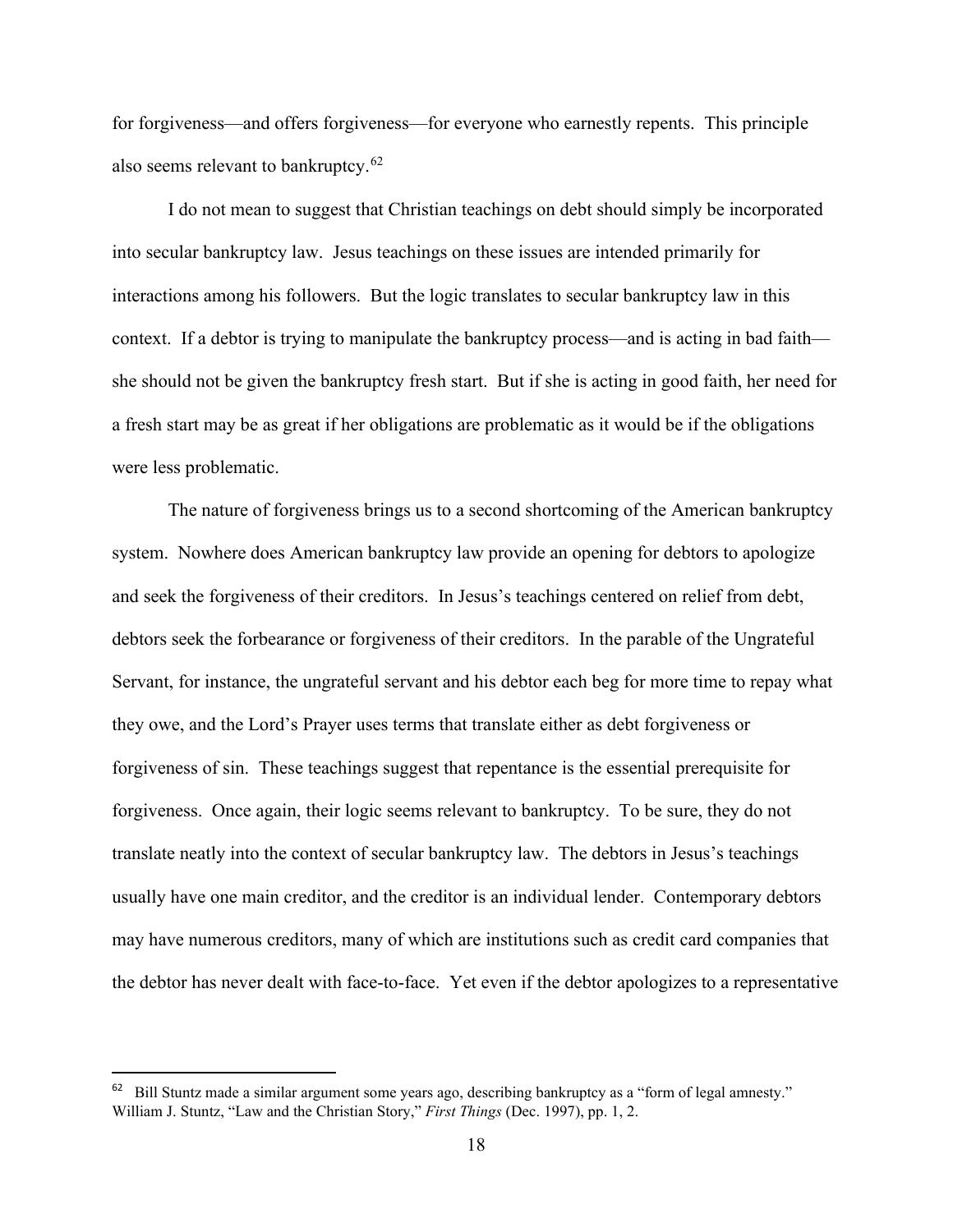of the institution whom she has not previously met, the apology would still play a valuable role in the debtor's reconciliation process.<sup>[63](#page-19-0)</sup>

Here, I am implicitly taking a position on a much debated issue, whether acknowledging our wrongdoing is a prerequisite to being forgiven. Some writers argue that repentance acknowledging our failure or misdeed—is not required. From a Christian perspective, these writers seem to me mistaken, as repentance lies at the heart of Jesus's teachings on how we can be reconciled with God.<sup>64</sup> Even if repentance, in the form of an apology, were not essential to forgiveness, it still can make possible a more complete healing and reconciliation than would be possible in its absence.

The most serious concern with introducing apology into the bankruptcy process is that debtors will feel coerced to apologize, and that creditors will feel compelled to accept the apology. These concerns significantly complicate reconciliation whenever the reconciliation has legal consequences.<sup>65</sup> The reality of current bankruptcy law magnifies these concerns. There is considerable evidence that debtors are pressured to comply with the expectations of particular bankruptcy courts—expectations that vary dramatically from court to court—on key issues such as whether to seek an immediate discharge or to propose to pay creditors a portion of what they are owed.<sup>[66](#page-19-3)</sup> Jurisdictions that pressure debtors to repay some of their obligations would be likely also to signal that they expect debtors to apologize. Apology might quickly become the norm in

<span id="page-19-0"></span><sup>&</sup>lt;sup>63</sup> My former colleague and now Judge, Stephanos Bibas, has advocated extensively for incorporating apology into the criminal justice system. See Stephanos Bibas, *The Machinery of Criminal Justice* (New York: Oxford University Press, 2015).

<span id="page-19-1"></span><sup>64</sup> For a careful philosophical defense of the view in the text, see Nicholas Wolterstorff, *Justice in Love* (Grand Rapids, MI: Eerdman's Publishing Company, 2011), p. 173.

<span id="page-19-2"></span><sup>&</sup>lt;sup>65</sup> Martha Minow has written extensively and eloquently about these issues. See, for example, Martha Minow, *When Should the Law Forgive?* (New York: W.W. Norton & Company, Inc., 2019); Martha Minow, Martha L. Minow, "Forgiveness, Law, and Justice," *Calif. L. Rev.* 103 (2015) 1615; Martha Minow, *Between Vengeance and Forgiveness: Facing History After Genocide and Mass Violence* (Boston: Beacon Press, 1998).

<span id="page-19-3"></span><sup>&</sup>lt;sup>66</sup> Jean Braucher drew attention to the divergence of cultures in her work. Jean Braucher, "Lawyers and Consumer Bankruptcy: One Code, Many Cultures," *Am. Bankr. L.J.* 67 (1993), 526.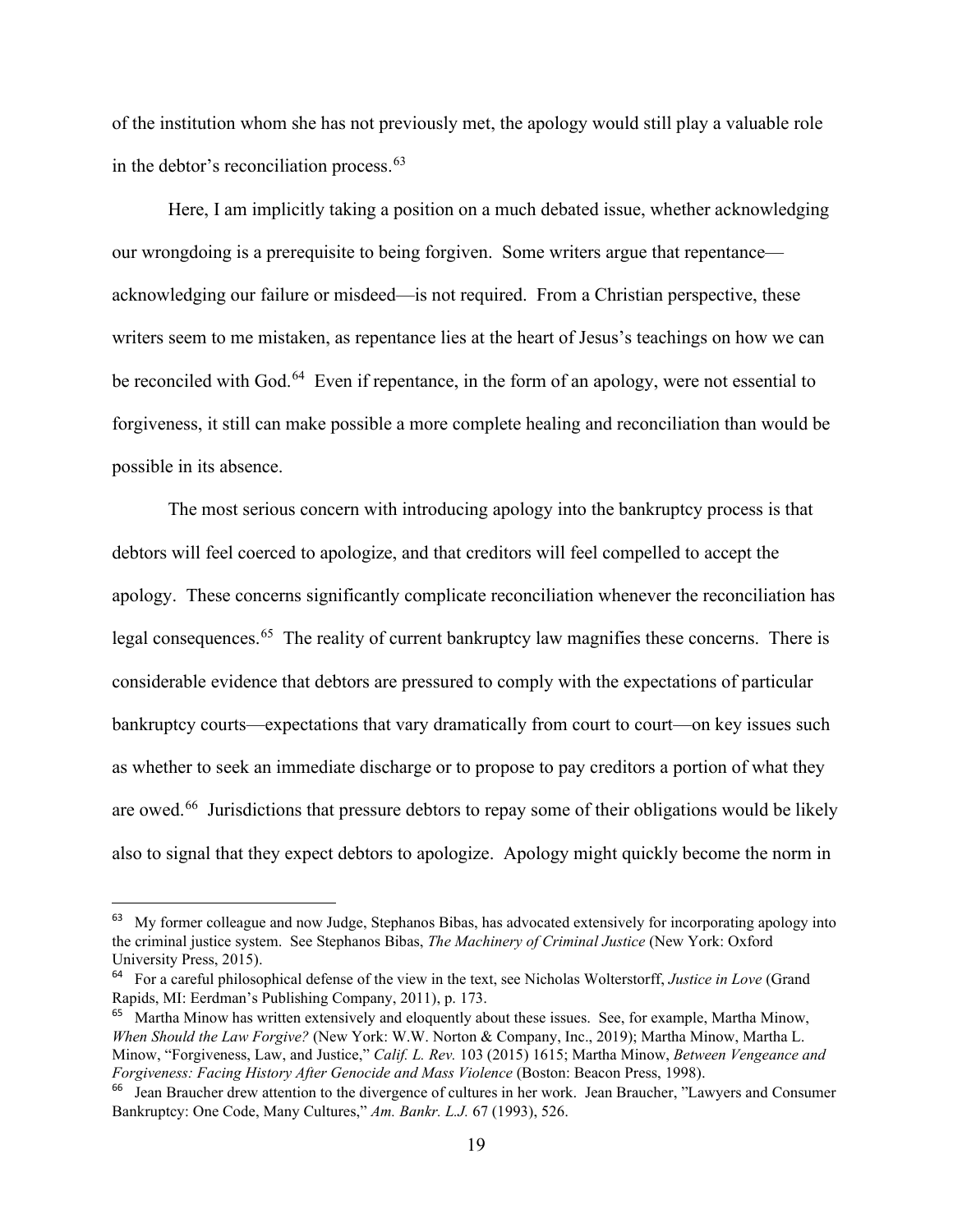these courts. Some debtors might apologize not from genuine repentance, but because their lawyer nudged them to do so.

Despite these concerns—and despite the fact that we would never know for sure whether any particular apology is feigned or real-- apology remains essential. Most of us insist that our children apologize when they hurt someone else, hoping that they will experience at an early age the restorative powers of apology and forgiveness. Not every apology is sincere, but some are, and sincere apology makes true forgiveness possible. Although debtors should not be forced to apologize, and the presence or absence of an apology should not affect the debtor's legal treatment, a bankruptcy framework that more fully reflected Christian principles would give them an opportunity to do so.

# **The "No Bankruptcy" Alternative**

Although the American fresh start is remarkably congruent with Christian principles, the Bible does not provide a single blueprint for secular regulation of financial distress. It is quite possible that other approaches also fit the Biblical pattern. One obvious candidate would be to limit debt or banish it altogether, thus making bankruptcy unnecessary. As I have already noted, this perspective has strong support in some Christian circles.

One set of "no bankruptcy" advocates—including some Christian financial counsellors tend to emphasize the obligations of an individual believer. The Bible calls us to make our yes, yes and our no, no, the reasoning goes, and condemns those who borrow and do not repay. Each of us should therefore avoid debt unless we are certain we can repay it. If we borrow money to buy a house, for instance, we should borrow much less than the value of the house, so that the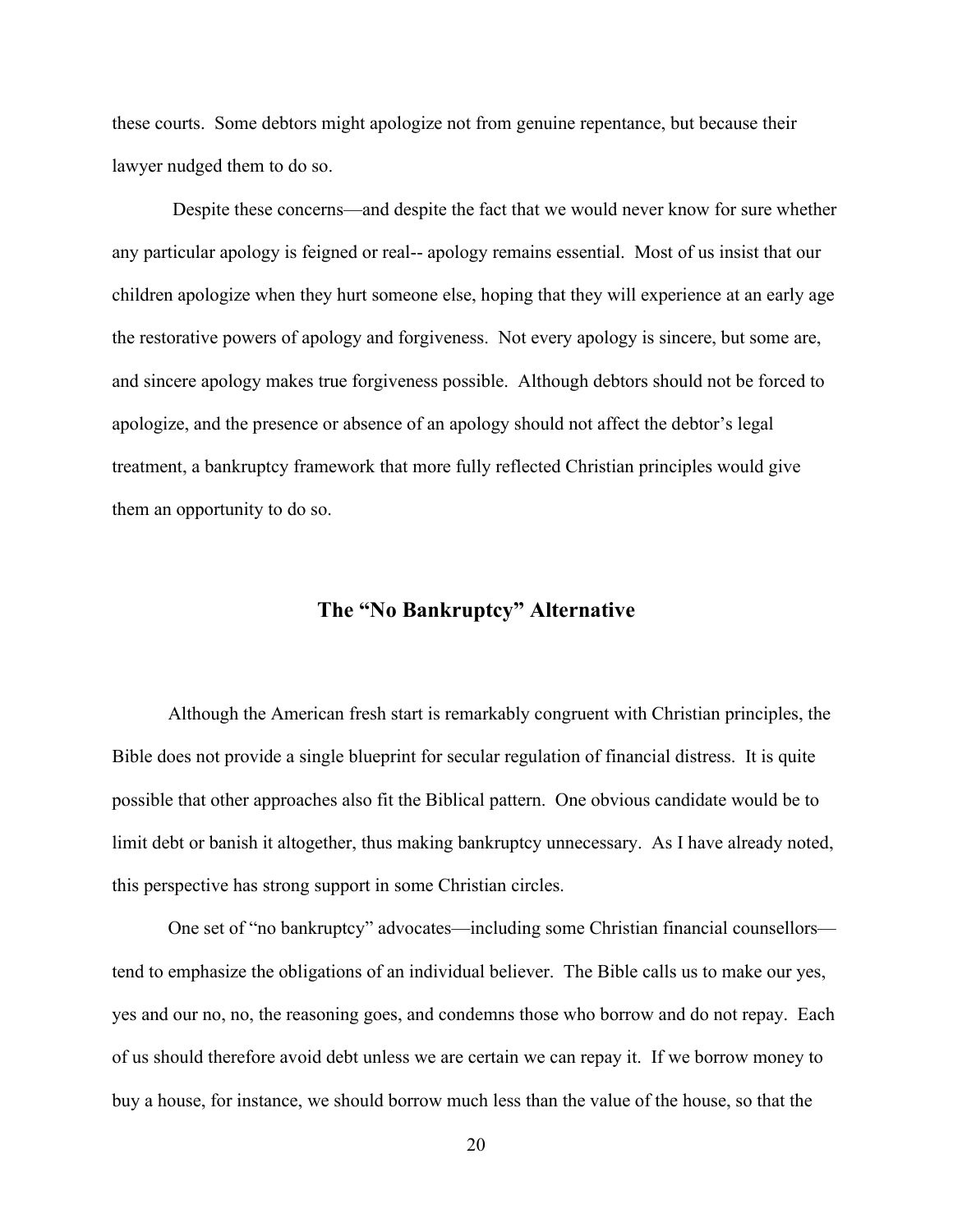lender would be fully repaid even if we were unable to make the payments. These financial counsellors strongly discourage Christian believers who do fall into financial distress from filing for bankruptcy.<sup>[67](#page-21-0)</sup>

One very practical difficulty with the financial counsellors' call for Christians to control their financial destiny is that it may be impossible to avoid major financial obligations, even if a Christian believer is extremely careful not to borrow money. If she loses her job, she may need to borrow money for basic living expenses, or she may incur debt as a result of a medical crisis that is not covered by insurance. In countries with a broader safety net than the United States, these risks would be much less likely to materialize. In the United States, by contrast, they affect a substantial number of people.

For Christian believers who do find themselves in financial crisis, the admonition to forgo bankruptcy is very hard to defend in Biblical terms. The Hebrew Bible and New Testament both seem to contemplate that debt will sometimes be forgiven. It is possible that debt relief for those who are incapable of repaying was an accommodation to the conditions of the time, much as the acceptance of polygamy and slavery were.<sup>68</sup> But there is little evidence that debt relief was a temporary accommodation, particularly given that Jesus incorporated it into his pronouncements about the forgiveness of sin that lies at the very heart of the Christian faith.

A second set of "no bankruptcy" advocates, Christian finance scholars (or, more precisely, a small number of Christian finance scholars) focus on the Biblical restrictions on debt and the virtues of these restrictions for Christian community. According to this view, the Old Testament calls for Israelites to lend money to anyone who was in need, and not to charge

<span id="page-21-0"></span><sup>67</sup> See, for example, Burkett, ibid., p. 27.

<span id="page-21-1"></span><sup>&</sup>lt;sup>68</sup> For extensive discussion of polygamy and slavery, which are permitted but implicitly discouraged in the Bible, see Christopher J.H. Wright, *Old Testament Ethics for the People of God* (Downer's Grove, IL: IVP Academic, 2004).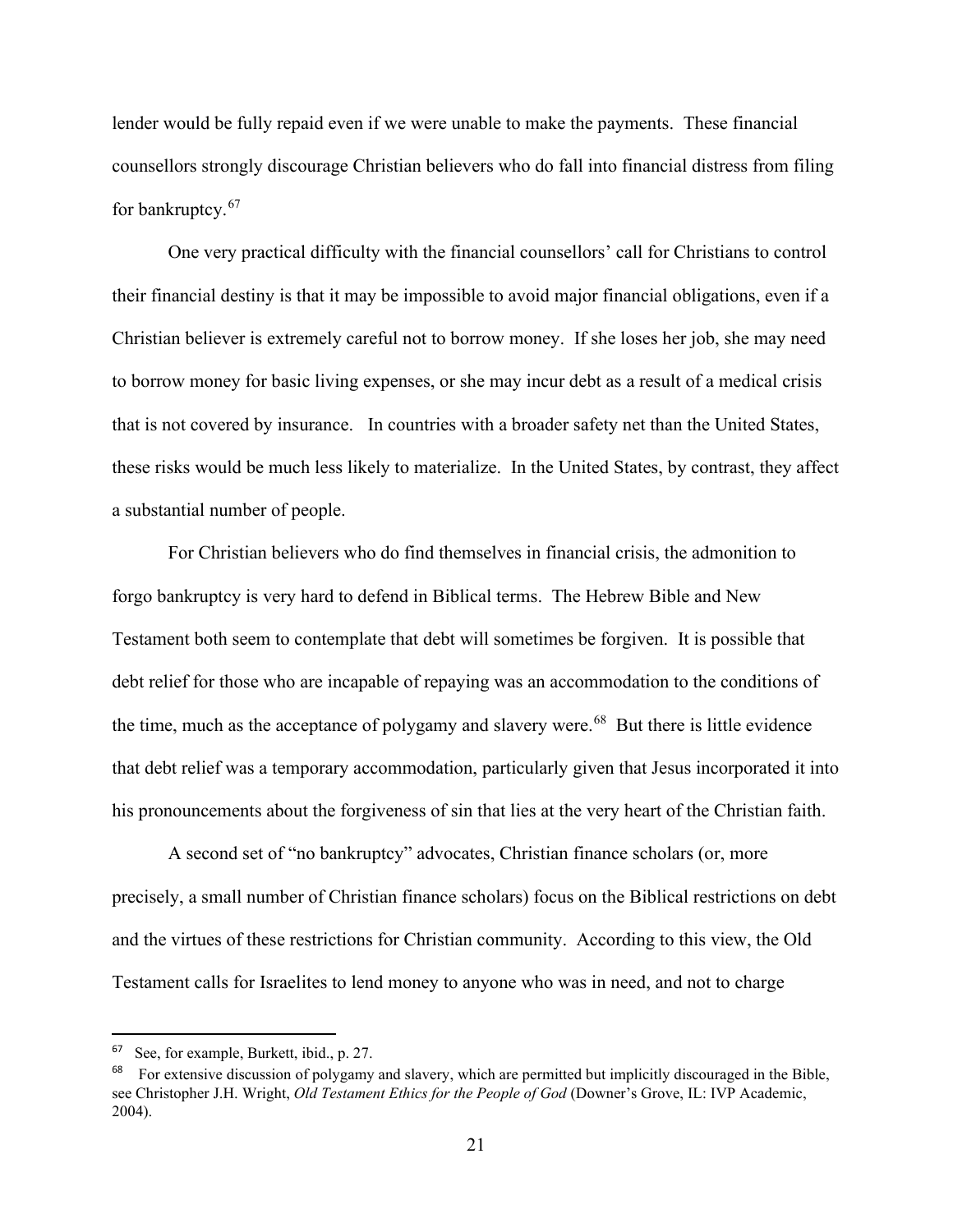interest on the loans, were designed to promote dignity and strengthen communal bonds. "[I]f one cannot lend at interest," as one scholar puts it, "the options are either to make an outright gift, to lend interest-free, to rent/lease property, or to make an equity-based investment. The ban on interest pushes the lender toward sharing risk with the borrower."[69](#page-22-0)

Here, too, the call for permitting only interest-free loans is both practically and Biblically problematic. Practically, it would significantly constrain access to financing. Lenders often prefer to lend money rather than to take an equity interest in the debtor's project, and thus serve as a joint-venturer with the debtor. A loan ordinarily provides more certainty and requires less direct commitment to the debtor's enterprise. To be sure, the distinctions are malleable, and equity interests can often be structured in a way that gives them many of the same characteristics as debt. But forbidding traditional debt, even when this is the preferred form of investment, creates unnecessary and unjustifiable costs, thus reducing access to credit. There also is no guarantee that the equity instrument will promote community. If the parties structure the "investment" like a loan, it will not provide any more community solidarity than a traditional loan.

Biblically, the ban on interest was always limited to loans by one Israelite to another.<sup>[70](#page-22-1)</sup> This suggests that if the members of a church lend money to one another, they should not charge interest. But there is no Biblical basis for extending this principle to lending in every context. As noted earlier, Jesus implied that lending at interest is appropriate when he told a parable about

<span id="page-22-0"></span><sup>&</sup>lt;sup>69</sup> Jonathan Burnside, *God, Justice, and Society: Aspects of Law and Legality in the Bible* (Oxford: Oxford University Press, 2011), p. 227. Some Catholic scholars advocate a more nuanced view. Under this view, derived from Catholic natural law theory, lenders would be permitted to charge interest on loans, but the permissible interest would be limited by usury principles. See McCall, ibid. Although I am skeptical of these approaches on prudential grounds, I believe they are Biblically defensible.

<span id="page-22-1"></span> $70$  Indeed, some interpret the lending restrictions to apply only to loans to needy Israelites, not to business loans, as noted earlier.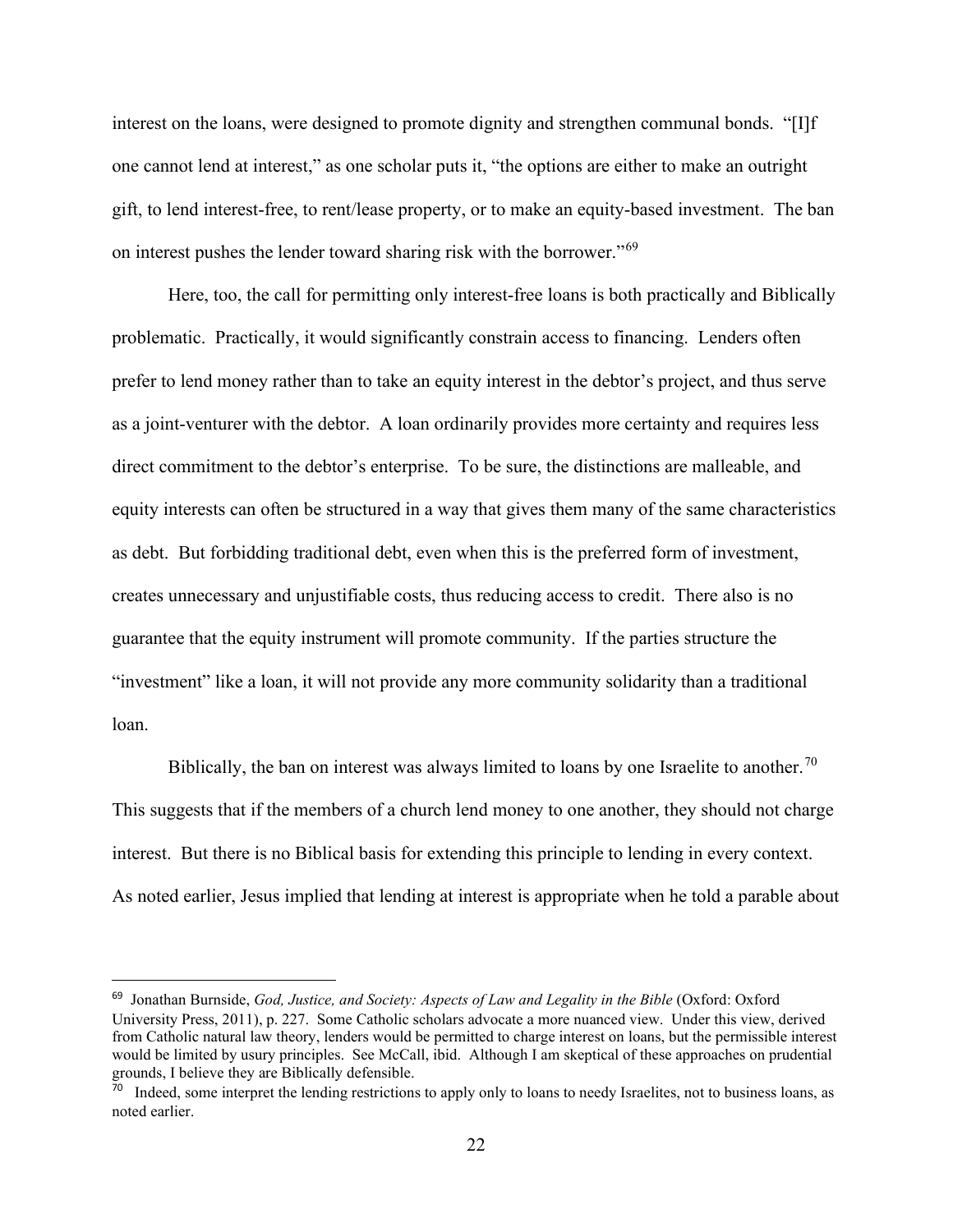a servant who is criticized for failing to find a productive use for money entrusted to him by his master.<sup>71</sup> The parable suggests that, at the very least, the servant should have deposited the money in a bank (thus, loaning it to the bank) so that it could earn interest.

Rather than avoiding either traditional debt or bankruptcy in all cases, a more consistently Biblical perspective would balance the obligation for Christian debtors to repay what they owe with the promise of debt forgiveness for those who are genuinely unable to repay. From this perspective, bankruptcy is appropriate only for those for whom repayment is no longer plausible. Even those who have seemingly crushing debts may nevertheless be capable of repaying. But if it becomes clear that the debtor is genuinely unable to repay, it is entirely appropriate for her to discharge the obligations in bankruptcy.

# **Delayed Bankruptcy Relief**

The insolvency laws of European countries often provide for a conditional or delayed discharge of the debtor's obligations, rather than an immediate fresh start as in the United States. In England, a governmental officer examines a debtor who has requested bankruptcy relief, and then determines whether to grant unconditional relief, deny relief, or condition relief on the debtor's payment of some of its obligations over a period of years.<sup>72</sup> Other countries impose a mandatory payment period as a prerequisite for a discharge for all debtors.<sup>[73](#page-23-2)</sup>

<span id="page-23-0"></span> $71$  Luke 19: 11-27.

<span id="page-23-1"></span><sup>72</sup> Douglass G. Boshkoff, "Limited, Conditional, and Suspended Discharges in Anglo-American Bankruptcy Proceedings," *U. Pa. L. Rev.* 131 (1982), 69.

<span id="page-23-2"></span>See, for example, Ramsay, "Comparative Consumer Bankruptcy," pp. 250-51.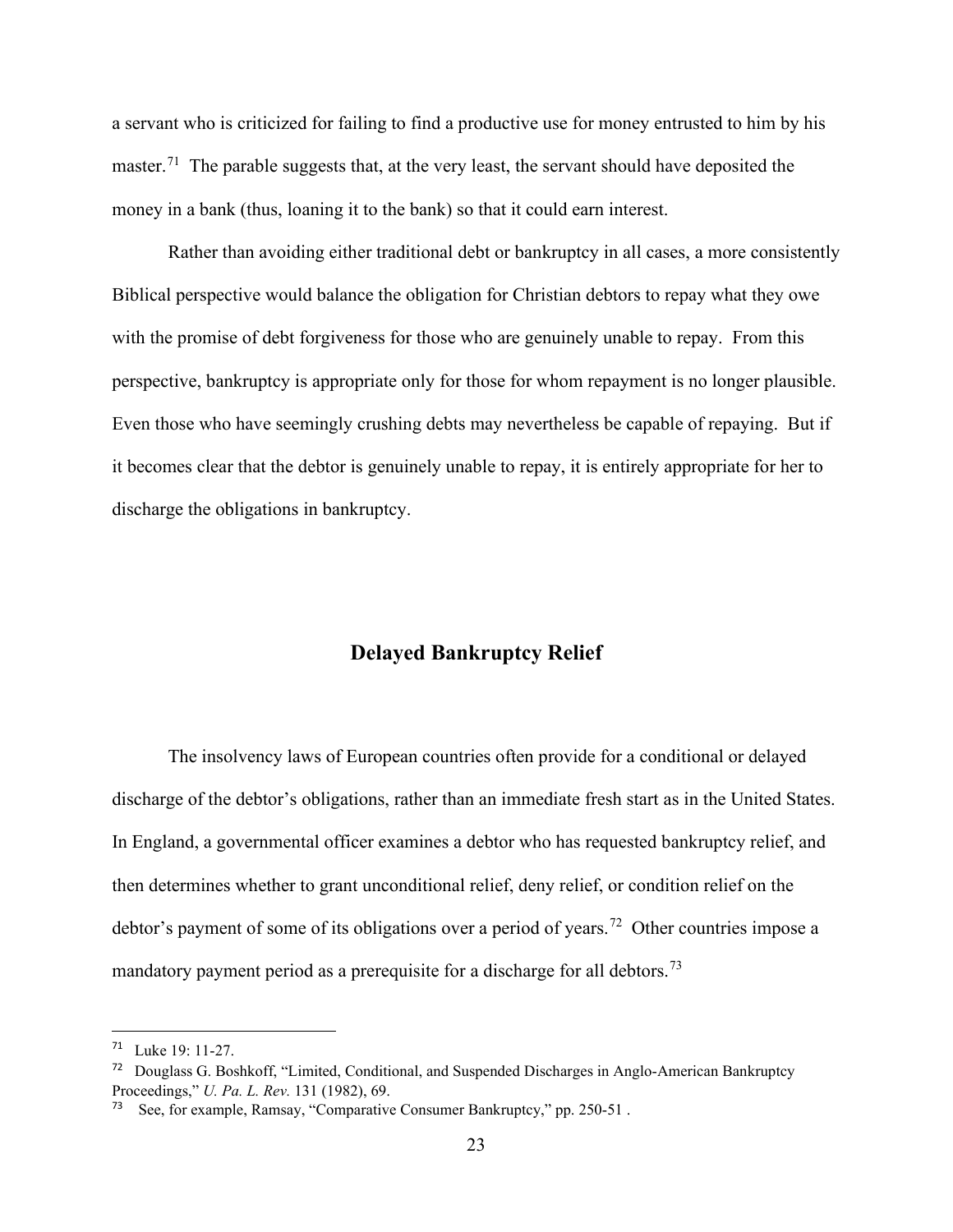The European approaches, with their less fulsome access to bankruptcy relief, do not map as neatly onto a narrative of debt forgiveness as the American fresh start. Whereas the American fresh start offers the kind of debt forgiveness Jesus seems to gesture toward in his parables, the European approach is forgiveness "if." Yet the differences are not quite so stark as they initially seem. Even under the American approach, bankruptcy is only appropriate if the debtor is genuinely unable to repay her debts. Just as with the European approach, bankruptcy relief is therefore conditional. It's just that the condition is left to the debtor's conscience, rather than to a governmental official.[74](#page-24-0) 

Both approaches have limitations. Under an American-style fresh start, a few debtors may abuse the system by seeking bankruptcy relief when they do not actually need it. A debtor also might innocently misgauge her capacity to repay, thinking she can't when in actuality she can. Under a conditional discharge, the governmental official may mistakenly conclude that the debtor is capable of repaying when she cannot, or that she is not capable of repaying when she is.

In my view, the American fresh start more robustly embodies a Christian vision of bankruptcy relief than a conditional bankruptcy discharge. But the European approach also can be defended as consistent with Christian principles.<sup>75</sup> Indeed, it can be seen as mirroring the Hebrew Bible approach, where debtors who had been sold into slavery were released only after having served for seven years.<sup>[76](#page-24-2)</sup>

<span id="page-24-0"></span><sup>&</sup>lt;sup>74</sup> Moreover, debtors' access to immediate fresh start in the U.S. has been limited slightly by a 2005 amendment that foreclosed Chapter 7 to debtors that fail a new means test that is designed to determine whether they are capable of repaying some of what they owe. 11 U.S.C. § 707(b)(2). Only a small number of debtors fail the mean test, but a few do.

<span id="page-24-1"></span><sup>75</sup> For an analysis concluding English insolvency law accords with natural law principles, see John Finnis, *Natural Law and Natural Rights* (Oxford: Clarendon Press, 1980), pp. 188-93

<span id="page-24-2"></span> $76$  Deuteronomy 15: 12-13.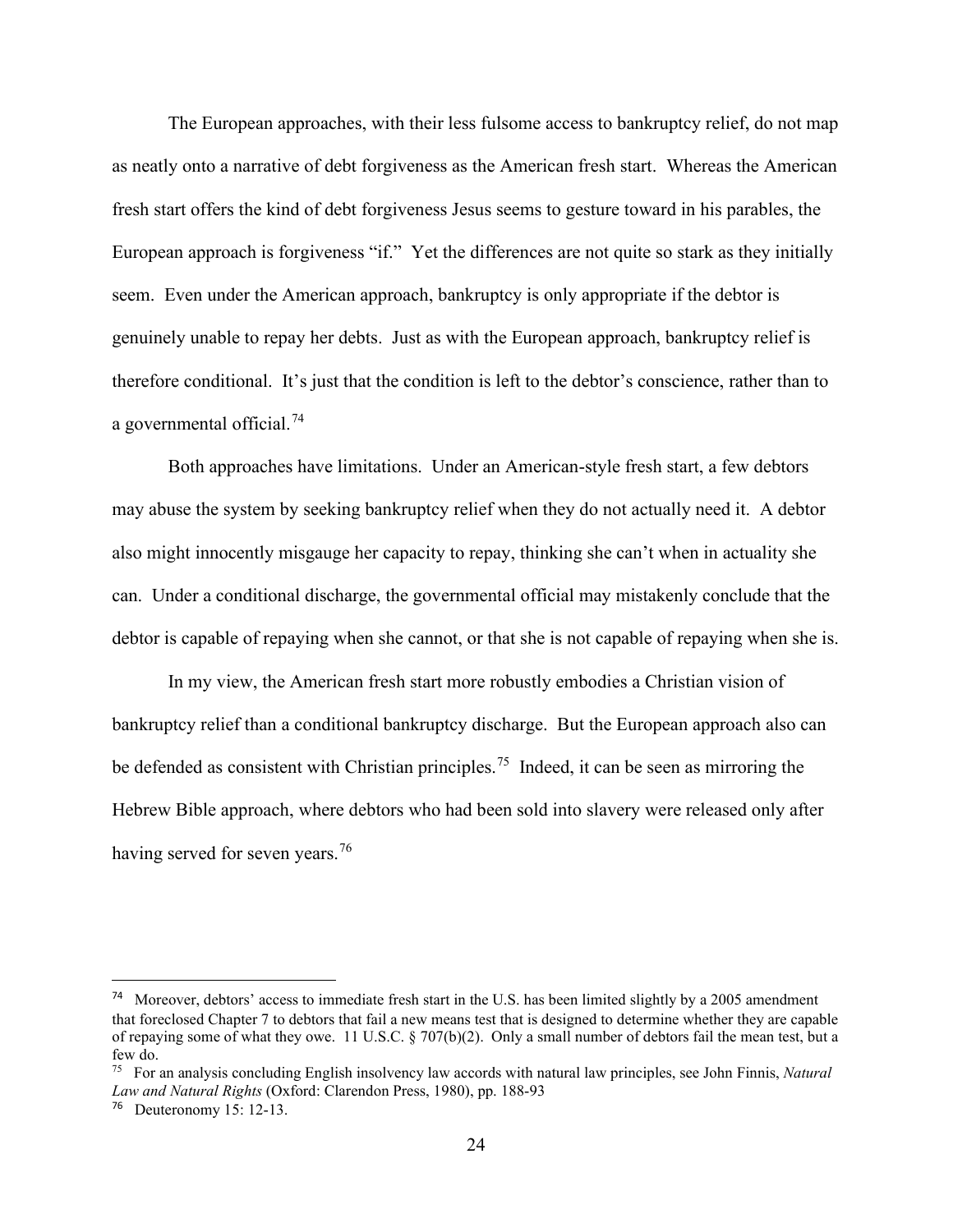### **Corporate Bankruptcy from a Christian Perspective**

Corporations and business entities raise different questions from a Christian perspective than the financial distress of an individual. The question is how a collective should be treated in the event of financial distress. Although the implications for individuals—such as shareholders or employees of a corporation—are important, they are at a one-step remove.

The significance of this distinction is perhaps best seen with the question whether financially distressed corporations should be entitled to a fresh start. In the United States, a mechanism for restructuring troubled corporations emerged at roughly the same time as the fresh start for consumer debtors. The first corporations that benefited from this mechanism—which became known as equity receivership—were railroads. But the receivership strategy was subsequently used by other corporations as well, and is reflected in current Chapter  $11.^{77}$  $11.^{77}$  $11.^{77}$  Like the fresh start, the American corporate bankruptcy framework can be seen as providing a second chance for financially distressed businesses.

The equity receivership was a remarkable achievement, and it has bequeathed an effective mechanism for resolving the financial distress of private corporations. It does not, however, have any special claim of fidelity to Christian principles. The Bible's jubilee and debt relief passages are concerned with the dignity of individuals, not with the question whether a particular business shuts down or continues. A bankruptcy law that attempts to reorganize troubled businesses is not inherently superior from a Christian perspective to a law that requires them to be liquidated or sold to the highest bidder.

<span id="page-25-0"></span><sup>77</sup> The history is discussed in Skeel, ibid.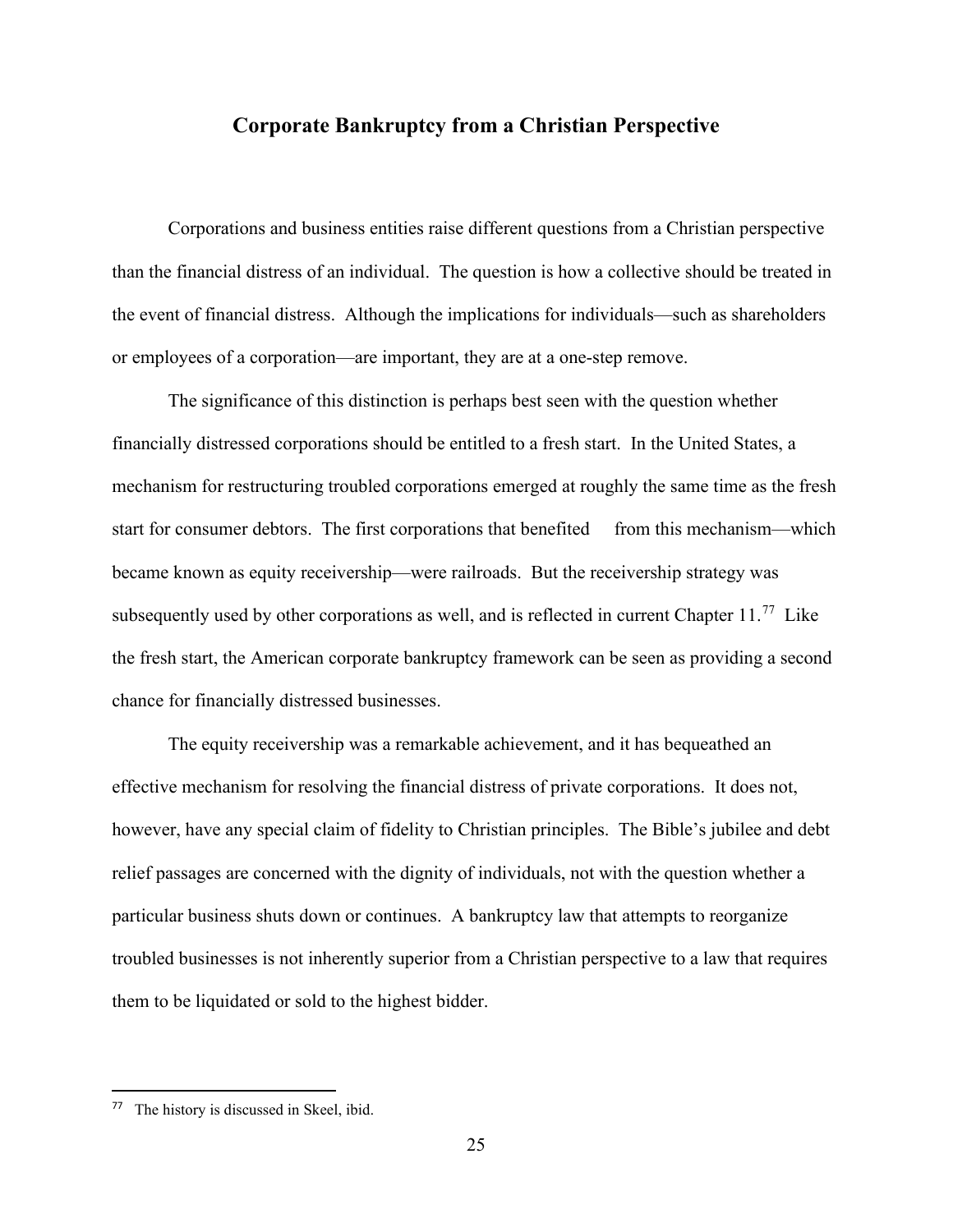Although Christian principles do not dictate any particular approach to corporate bankruptcy, they do offer insight into particular features of the approach that is selected. An issue that has become increasingly salient in the largest American bankruptcy cases is the overall fairness of the process to ordinary individuals who are affected by it. The terms of a reorganization are negotiated by the lawyers representing each of the major constituencies, with little input by the people who will be most directly affected by the outcome. Biblical principles of justice, which call for evenhandedness and universal access to justice, suggest that the absence of voice even in cases where ordinary individuals have a great deal at stake, is problematic. In several recent cases, bankruptcy judges have attempted to provide opportunities for affected individuals to voice their concerns.[78](#page-26-0) It is possible that these initiatives influenced the outcomes in the cases; even if they did not, the opportunity to be heard enhances the perceived fairness of the bankruptcy process.

## **Sovereign Debt Crises**

Biblical bankruptcy principles have been voiced quite explicitly in recent decades in a very surprising context—the financial distress not of individuals or even corporations, but countries. Countries in financial distress seem to have little in common with the individual debtors with whom the jubilee and debt relief passages are concerned. Yet there are surprising similarities between the two.

<span id="page-26-0"></span><sup>&</sup>lt;sup>78</sup> For discussion of the bankruptcy judge's efforts to include ordinary citizens and individual retirees in the Detroit bankruptcy, see Melissa B. Jacoby, "Federalism Form and Function in the Detroit Bankruptcy," *Yale J. on Reg.* 33 (2016) 55, 94(.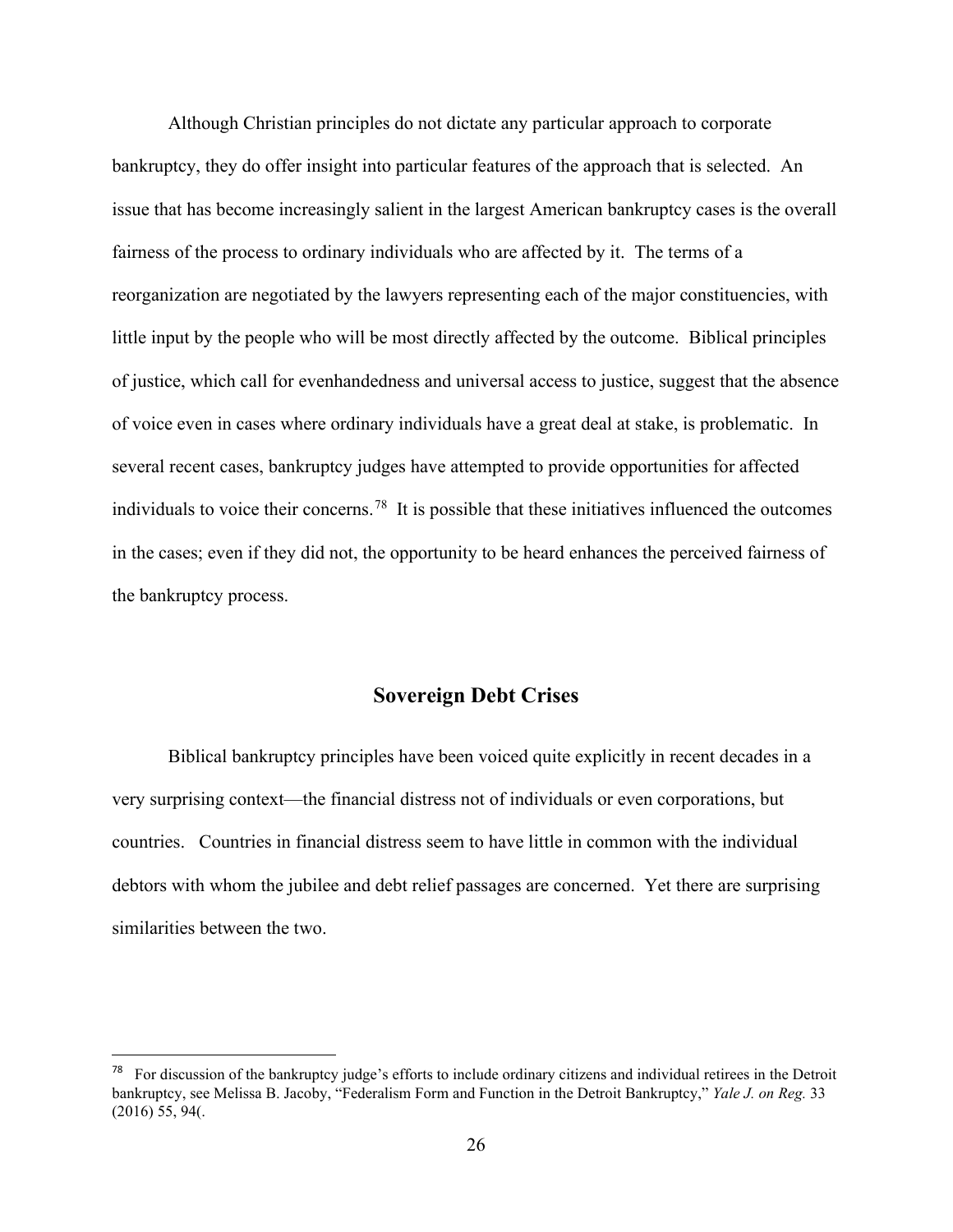The application of Biblical principles of debt relief to countries can be traced to the work of a nongovernmental organization called Jubilee in the 1990s. The founders of Jubilee sought to galvanize support for debt relief for debt-burdened countries in Africa and elsewhere by linking the Bible's call for debt relief every forty-nine years to the coming of a new millennium in 2000.<sup>[79](#page-27-0)</sup> The Jubilee movement proved highly effective, especially in the United Kingdom. Jubilee and related organizations continue to actively call for debt relief for financially distressed countries and territories such as Greece and Puerto Rico.<sup>[80](#page-27-1)</sup>

The relevance of the Jubilee passages, which were designed for individuals and families, to the financial obligations of sovereign countries is often asserted and rarely explained. It might easily be dismissed as a clever rhetorical move. After all, if Jubilee principles are not relevant for corporations, they seem even less fitting for countries. Yet this is one place where transitivity does not apply. Consumer and sovereign debtors are remarkably similar—and quite different than corporations-- in two important respects. First, they are subject to very similar decision making biases. Ordinary individuals tend to focus heavily on the benefits of current purchases, and to underestimate the long-term costs. Credit card companies take advantage of this bias by charging stiff fees and high interest rates to consumers who fail to pay their bill in full or miss a payment. A country's political decision makers have a very similar bias, though for somewhat different reasons. They are tempted to borrow money to finance current projects, because they enjoy the benefits of the spending in the short-run, but do not have to bear the costs until later. In each case, these decision making biases can increase the risk of financial distress. Second, unlike with corporations, which can be liquidated when they default if they are no longer viable,

<span id="page-27-0"></span><sup>79</sup> See, for example, LeFebvre, ibid., p. 14 n.4.

<span id="page-27-1"></span><sup>80</sup> Others, such as Bono, leader singer of the band U-2, have also invoked Biblical principles in their advocacy for debt relief and aid for developing countries.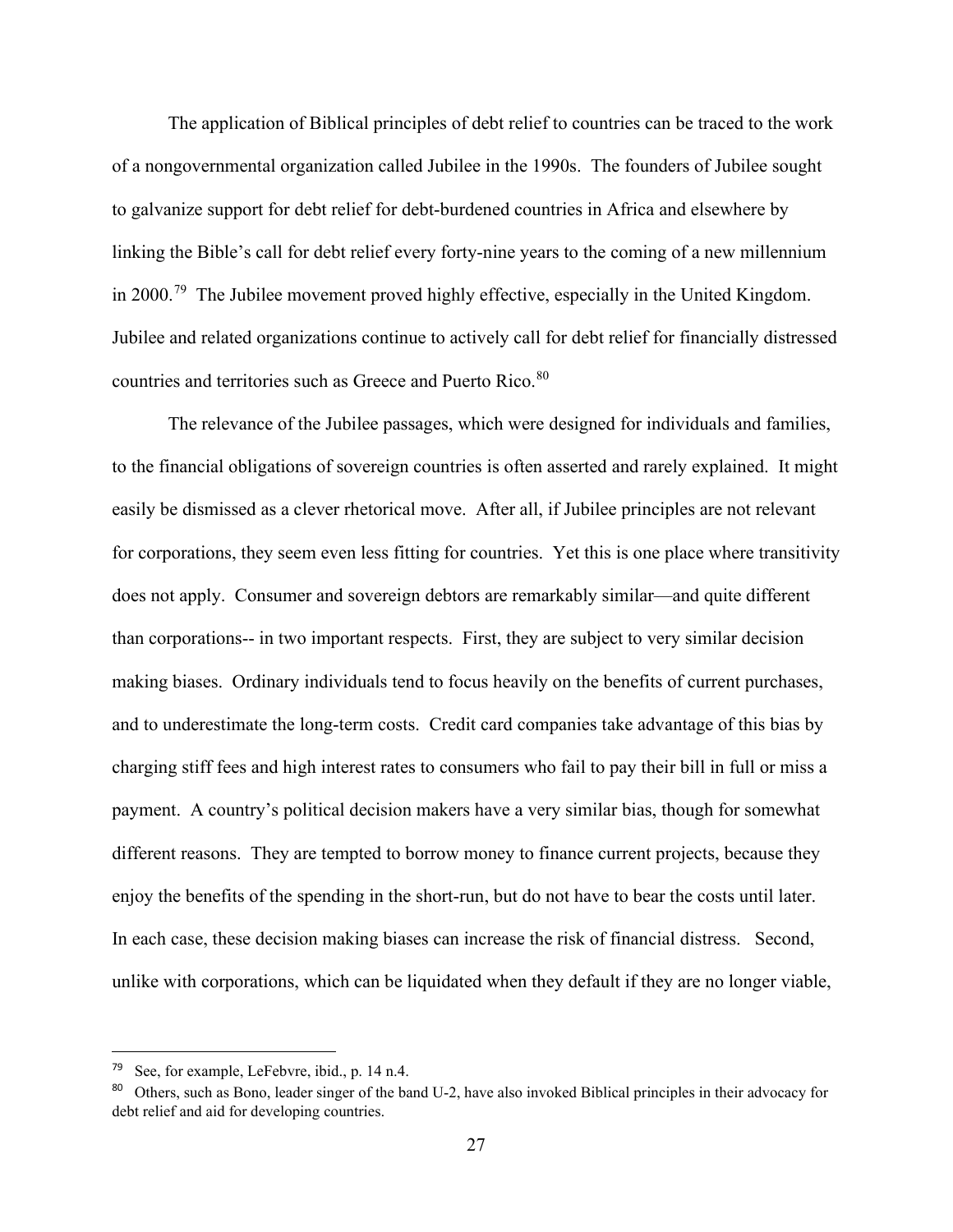individuals and countries cannot be liquidated, no matter how hopeless their plight. $81$  This distinction is far starker today than in the past. Historically, individuals could be enslaved or executed if they failed to pay their obligations, and countries might face "gunboat diplomacy," but these alternatives are no longer viewed as legitimate.

Consumer and sovereign debtors also differ in highly significant ways, of course. As long as their taxing authority has not completely atrophied, sovereign debtors have a continuing source of revenue. A financially distressed consumer, by contrast, may not have access to any source of income. But both can be overwhelmed by debt, and with potentially severe humanitarian consequences, in the absence of a debt relief option.<sup>82</sup> Sovereign bankruptcy may be impractical in many contexts; but to the extent it is administratively feasible, it can be defended as consistent with Christian principles.

In some of the recent debt crises, advocates for the financially distressed nation have pointed to odious debt doctrine as justifying debt relief. Under odious debt doctrine (which has not yet been endorsed as a feature of international law), a country whose citizens did not benefit from money borrowed by a corrupt former regime can disavow the ostensible obligations.<sup>[83](#page-28-2)</sup> The logic of odious debt doctrine is quite different than debt relief or bankruptcy. Odious debt doctrine declares an obligation to be illegitimate; the debtor is not responsible for paying it. Bankruptcy, by contrast, provides relief from obligations that are fully legitimate, but which the debtor is unable to pay.

<span id="page-28-0"></span><sup>&</sup>lt;sup>81</sup> For discussion of the similarities between individual debtors and U.S. states in these terms, see David A. Skeel, Jr., "States of Bankruptcy," *U. Chi. L. Rev.* 79 (2012) 677, 687-89. It is also harder to change the decision maker with an individual or country than with a corporation.

<span id="page-28-1"></span><sup>&</sup>lt;sup>82</sup> Note too that the Bible often analogizes nations to people, and emphasizes the distinct personalities that nations have.

<span id="page-28-2"></span><sup>83</sup> For an overview and history, see Lee C. Buchheit, G. Mitu Gulati, and Robert B. Thompson, "The Dilemma of Odious Debts," *Duke Law Journal* 56 (2007), 1201-1262.